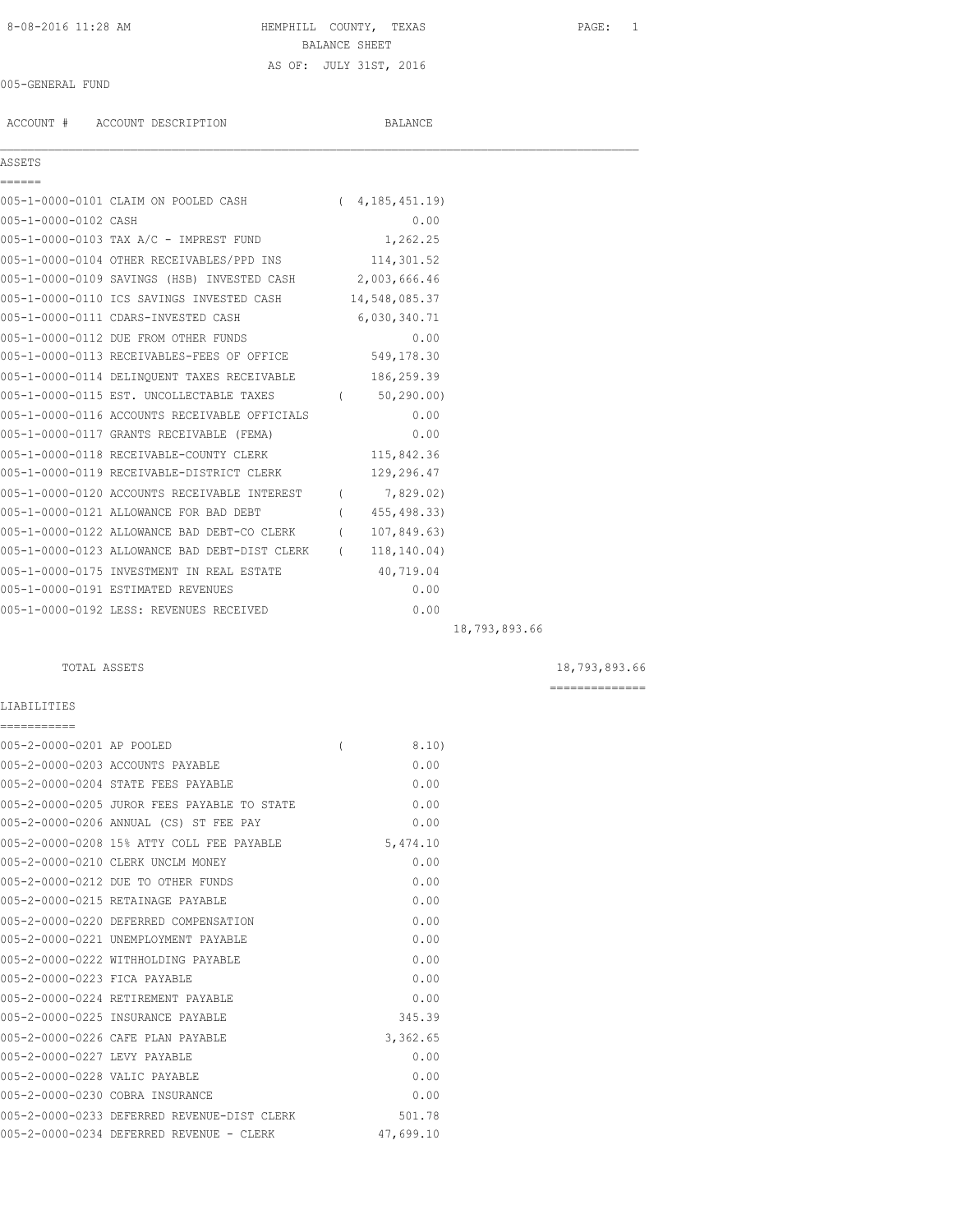# 8-08-2016 11:28 AM **HEMPHILL COUNTY, TEXAS** PAGE: 2

BALANCE SHEET AS OF: JULY 31ST, 2016

## 005-GENERAL FUND

|                                | ACCOUNT # ACCOUNT DESCRIPTION                   |            | BALANCE    |  |
|--------------------------------|-------------------------------------------------|------------|------------|--|
|                                | 005-2-0000-0236 DEFERRED REVENUE - JP           |            | 18,919.00  |  |
|                                | 005-2-0000-0238 DEFERRED TAX REVENUE            |            | 122,249.00 |  |
|                                | 005-2-0000-0261 SALES TAX REPORT                |            | 2.28       |  |
| 005-2-0000-0281 APPROPRIATIONS |                                                 |            | 0.00       |  |
|                                | 005-2-0000-0282 LESS: EXPENDITURES              |            | 0.00       |  |
|                                | 005-2-0000-0283 LESS: ENCUMBRANCES              |            | 0.00       |  |
|                                | 005-2-0000-0290 PRIOR YR A/PAYABLE              |            | 0.00       |  |
|                                | 005-2-0000-0301 1-CCC COURT COSTS COLLECTED     |            | 0.01       |  |
|                                | 005-2-0000-0306 6-BAIL BOND FEE                 | $\sqrt{2}$ | 94.50)     |  |
|                                | 005-2-0000-0307 7-DNA CONVICTIONS               |            | 0.00       |  |
|                                | 005-2-0000-0308 8-DNA CS COMM. SUPERVISION      |            | 0.00       |  |
|                                | 005-2-0000-0309 9-DNA JV TESTING FEE JV         |            | 0.00       |  |
|                                | 005-2-0000-0310 10-EMS TRAMA FUND               |            | 0.00       |  |
|                                | 005-2-0000-0311 11-JPD-JUV PRO DIVERSION FEE    |            | 0.00       |  |
|                                | 005-2-0000-0312 12-JRF-JURY REIMBURSEMENT FEE ( |            | 0.01)      |  |
|                                | 005-2-0000-0313 13-IDF INDIGENT DEFENSE FEE     |            | 0.00       |  |
|                                | 005-2-0000-0314 14-MVF MOVING VIOLATION FEE     |            | 0.00       |  |
|                                | 005-2-0000-0315 15-STF STATE TRAFFIC FINE       |            | 0.00       |  |
|                                | 005-2-0000-0316 16-POF PEACE OFFICER FEES       |            | 0.00       |  |
|                                | 005-2-0000-0317 17-FTA FAILURE TO APPEAR        |            | 0.00       |  |
|                                | 005-2-0000-0318 18-JUD FUND CONSTITUTIONAL      |            | 0.00       |  |
|                                | 005-2-0000-0320 MCW-MOTOR CARRIER WT            |            | 0.00       |  |
|                                | 005-2-0000-0321 TP-TIME PAYMENT FEE             |            | 0.00       |  |
|                                | 005-2-0000-0322 DRF-DRIVING RECORDS FEE         |            | 0.00       |  |
|                                | 005-2-0000-0323 JS-JUDICIAL SUPPORT FEE         |            | 0.00       |  |
|                                | 005-2-0000-0324 TPDF-TRUANCY PREV DIV FUND      |            | 0.00       |  |
|                                | 005-2-0000-0325 SPECIALTY COURT                 |            | 0.00       |  |
|                                | 005-2-0000-0326 7TH COURT OF APPEALS            |            | 0.00       |  |
| 005-2-0000-0327 OMNIBASE       |                                                 |            | 0.00       |  |
| 005-2-0000-0328 PARKS&WILDLIFE |                                                 |            | 0.00       |  |
|                                | 005-2-0000-0329 CHILD SAFETY SEAT               |            | 56.45      |  |
| 005-2-0000-0330 CISD           |                                                 |            | 25.00      |  |
| 005-2-0000-0331 TRAILEE/CASA   |                                                 |            | 0.00       |  |
|                                | 005-2-0000-0400 BIRTH-REMOTE ACCESS             |            | 0.00       |  |
|                                | 005-2-0000-0410 1-BIRTH CERTIFICATE FEE         |            | 0.00       |  |
|                                | 005-2-0000-0420 2-MLF MARRIAGE LICENSE FEE      |            | 0.00       |  |
|                                | 005-2-0000-0430 3-DIM DEC OF INFORMAL MARRIAGE  |            | 0.00       |  |
|                                | 005-2-0000-0440 4-NDF NONDISCLOSURE FEES        |            | 0.00       |  |
|                                | 005-2-0000-0450 5-TCV-JUROR DONATIONS           |            | 0.00       |  |
|                                | 005-2-0000-0460 6-JUSTICE CTS-INDIGENT LEGAL    |            | 0.00       |  |
|                                | 005-2-0000-0470 7A-STATUTORY PROBATE            |            | 0.00       |  |
|                                | 005-2-0000-0471 7B-JUDICIAL FUND FILING FEE     |            | 0.00       |  |
|                                | 005-2-0000-0480 8A-STATUTORY CO COURT           |            | 0.00       |  |
|                                | 005-2-0000-0481 8B-JUDICIAL FUND                |            | 0.00       |  |
|                                | 005-2-0000-0490 9A-CONSTITUTIONAL CO COURT      |            | 0.00       |  |
|                                | 005-2-0000-0491 9B-JUDICIAL FUND FILING FEE     |            | 0.00       |  |
| 005-2-0000-0492 10A-DIVORCE    |                                                 |            | 0.00       |  |
|                                | 005-2-0000-0493 10B-OTHER THAN DIVORCE          |            | 0.00       |  |
|                                | 005-2-0000-0494 10C-INDIGENT LEGAL SERVICES     |            | 0.00       |  |
|                                | 005-2-0000-0495 11-JUDICIAL SUPPORT FEE         |            | 0.00       |  |
|                                | 005-2-0000-0496 SFP-ELECTRONIC FILING SYSTEM    |            | 0.00       |  |
|                                |                                                 |            |            |  |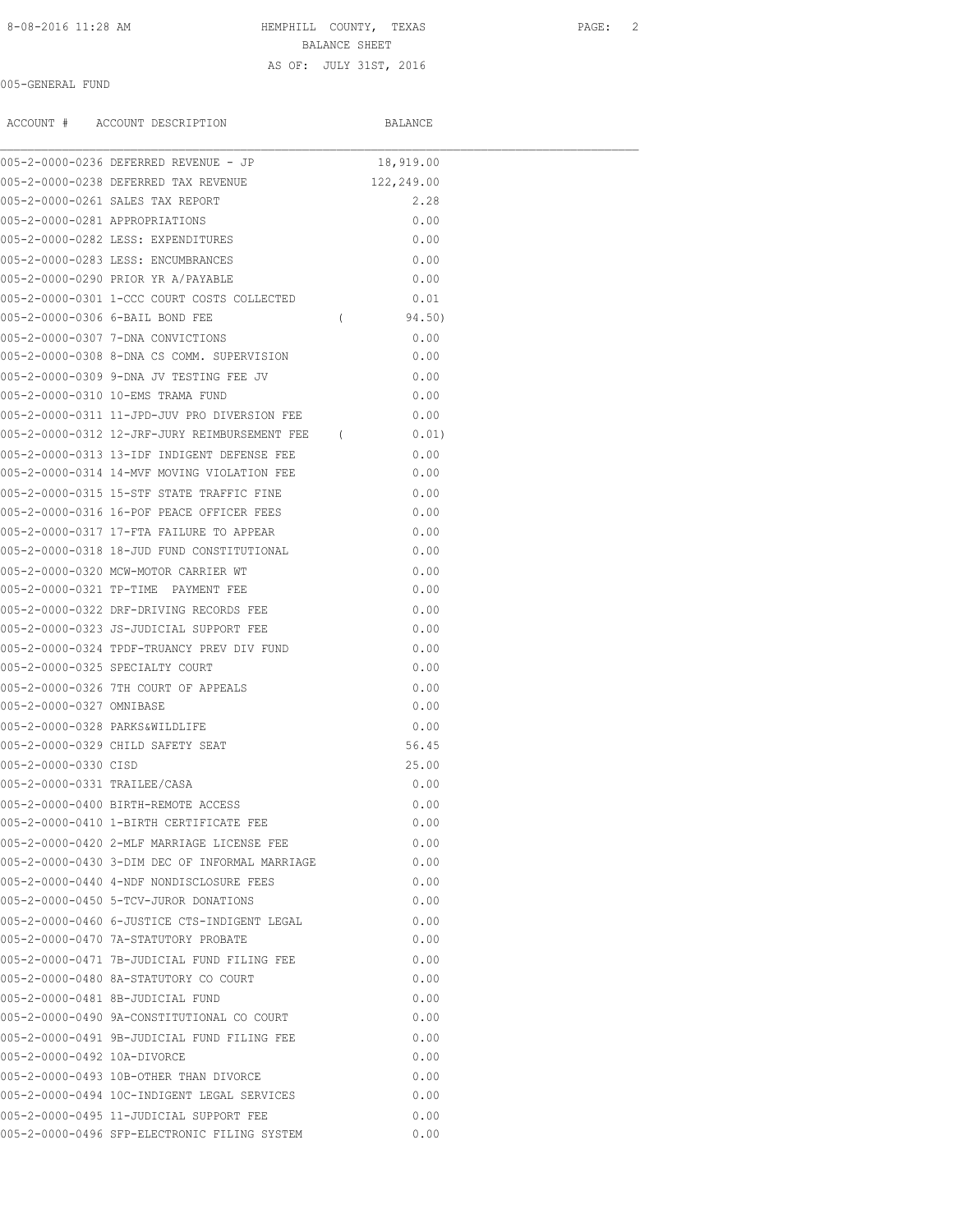| 8-08-2016 11:28 AM |  |
|--------------------|--|
|--------------------|--|

HEMPHILL COUNTY, TEXAS PAGE: 3

BALANCE SHEET

AS OF: JULY 31ST, 2016

005-GENERAL FUND

| ACCOUNT # ACCOUNT DESCRIPTION                     | BALANCE       |               |                |
|---------------------------------------------------|---------------|---------------|----------------|
| 005-2-0000-0497 TEXAS HOME VISITING PROGRAM       | 10.00         |               |                |
| 005-2-1510-0221 UNEMPLOYMENT PAYABLE              | 0.00          |               |                |
| 005-2-1520-0221 UNEMPLOYMENT PAYABLE              | 0.00          |               |                |
| 005-2-1530-0221 UNEMPLOYMENT PAYABLE              | 0.00          |               |                |
| 005-2-1540-0221 UNEMPLOYMENT PAYABLE              | 0.00          |               |                |
| 005-2-2410-0221 UNEMPLOYMENT PAYABLE              | 0.00          |               |                |
| 005-2-2500-0221 UNEMPLOYMENT PAYABLE              | 0.00          |               |                |
| 005-2-2550-0221 UNEMPLOYMENT PAYABLE              | 0.00          |               |                |
| 005-2-2560-0221 UNEMPLOYMENT PAYABLE              | 0.00          |               |                |
| 005-2-3500-0221 UNEMPLOYMENT PAYABLE              | 0.00          |               |                |
| 005-2-3600-0221 UNEMPLOYMENT PAYABLE              | 0.00          |               |                |
| 005-2-7001-0221 UNEMPLOYMENT PAYABLE              | 0.00          |               |                |
| TOTAL LIABILITIES                                 |               | 198,542.15    |                |
| EOUITY                                            |               |               |                |
| ======                                            |               |               |                |
| 005-3-0000-0301 CURRENT FUND BALANCE              | 15,822,195.81 |               |                |
| 005-3-0000-0302 BUDGETED FUND BALANCE             | 0.00          |               |                |
| TOTAL BEGINNING EOUITY                            | 15,822,195.81 |               |                |
| TOTAL REVENUE                                     | 8,225,908.33  |               |                |
| TOTAL EXPENSES                                    | 5,452,752.63  |               |                |
| TOTAL REVENUE OVER/(UNDER) EXPENSES 2,773,155.70  |               |               |                |
| TOTAL EQUITY & REV. OVER/(UNDER) EXP.             |               | 18,595,351.51 |                |
| TOTAL LIABILITIES, EQUITY & REV.OVER/(UNDER) EXP. |               |               | 18,793,893.66  |
|                                                   |               |               | ============== |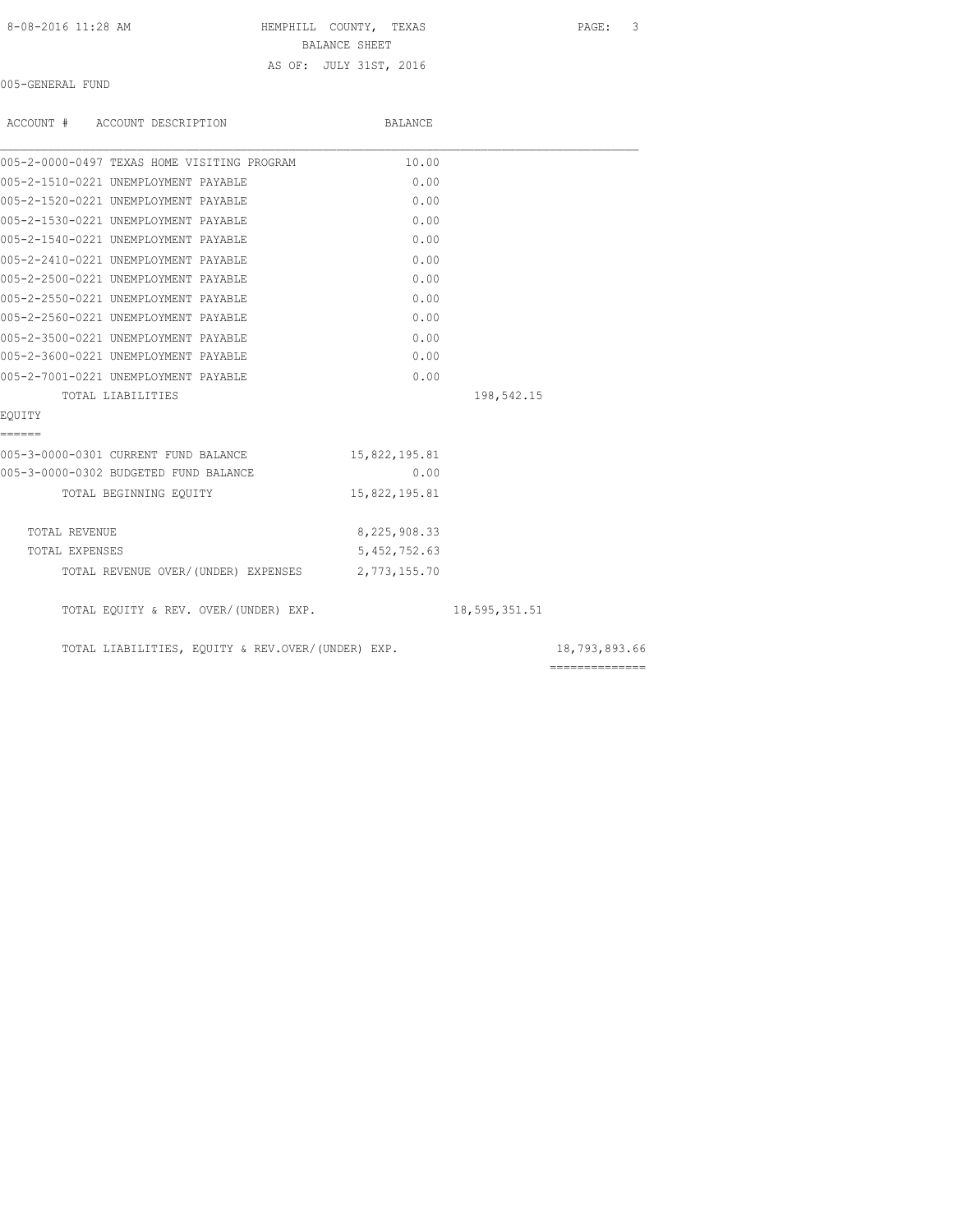| 8-08-2016 11:28 AM                                | HEMPHILL COUNTY, TEXAS<br>BALANCE SHEET |          | PAGE: 1        |
|---------------------------------------------------|-----------------------------------------|----------|----------------|
|                                                   | AS OF: JULY 31ST, 2016                  |          |                |
| 008-LAW LIBRARY                                   |                                         |          |                |
| ACCOUNT # ACCOUNT DESCRIPTION                     | BALANCE                                 |          |                |
| ASSETS                                            |                                         |          |                |
| ======<br>008-1-0000-0101 CLAIM ON POOLED CASH    | 4,520.26                                |          |                |
| 008-1-0000-0102 CASH - LAW LIBRARY                | 0.00                                    |          |                |
| 008-1-0000-0191 ESTIMATED REVENUES                | 0.00                                    |          |                |
| 008-1-0000-0192 LESS: REVENUES RECEIVED           | 0.00                                    |          |                |
|                                                   |                                         | 4,520.26 |                |
| TOTAL ASSETS                                      |                                         |          | 4,520.26       |
| LIABILITIES                                       |                                         |          | ============== |
| -----------                                       |                                         |          |                |
| 008-2-0000-0201 AP POOLED                         | 0.00                                    |          |                |
| 008-2-0000-0203 ACOUNTS PAYABLE                   | 0.00                                    |          |                |
| 008-2-0000-0222 PAYROLL W/H PAYABLE               | 0.00                                    |          |                |
| 008-2-0000-0223 PAYROLL FICA PAYABLE              | 0.00                                    |          |                |
| 008-2-0000-0224 PAYROLL RETIREMENT PAYABLE        | 0.00                                    |          |                |
| 008-2-0000-0225 PAYROLL INSURANCE PAYABLE         | 0.00                                    |          |                |
| 008-2-0000-0281 APPROPRIATIONS                    | 0.00                                    |          |                |
| 008-2-0000-0282 LESS: EXPENDITURES                | 0.00                                    |          |                |
| 008-2-0000-0283 LESS: ENCUMBRANCES                | 0.00                                    |          |                |
| 008-2-0000-0290 PRIOR YEAR PAYABLES               | 0.00                                    |          |                |
| TOTAL LIABILITIES                                 |                                         | 0.00     |                |
| EQUITY<br>======                                  |                                         |          |                |
| 008-3-0000-0301 CURRENT FUND BALANCE              | 4,499.26                                |          |                |
| 008-3-0000-0302 BUDGETED FUND BALANCE             | 0.00                                    |          |                |
| TOTAL BEGINNING EQUITY                            | 4,499.26                                |          |                |
| TOTAL REVENUE                                     | 1,785.00                                |          |                |
| TOTAL EXPENSES                                    | 1,764.00                                |          |                |
| TOTAL REVENUE OVER/ (UNDER) EXPENSES              | 21.00                                   |          |                |
| TOTAL EQUITY & REV. OVER/(UNDER) EXP.             |                                         | 4,520.26 |                |
| TOTAL LIABILITIES, EQUITY & REV.OVER/(UNDER) EXP. |                                         |          | 4,520.26       |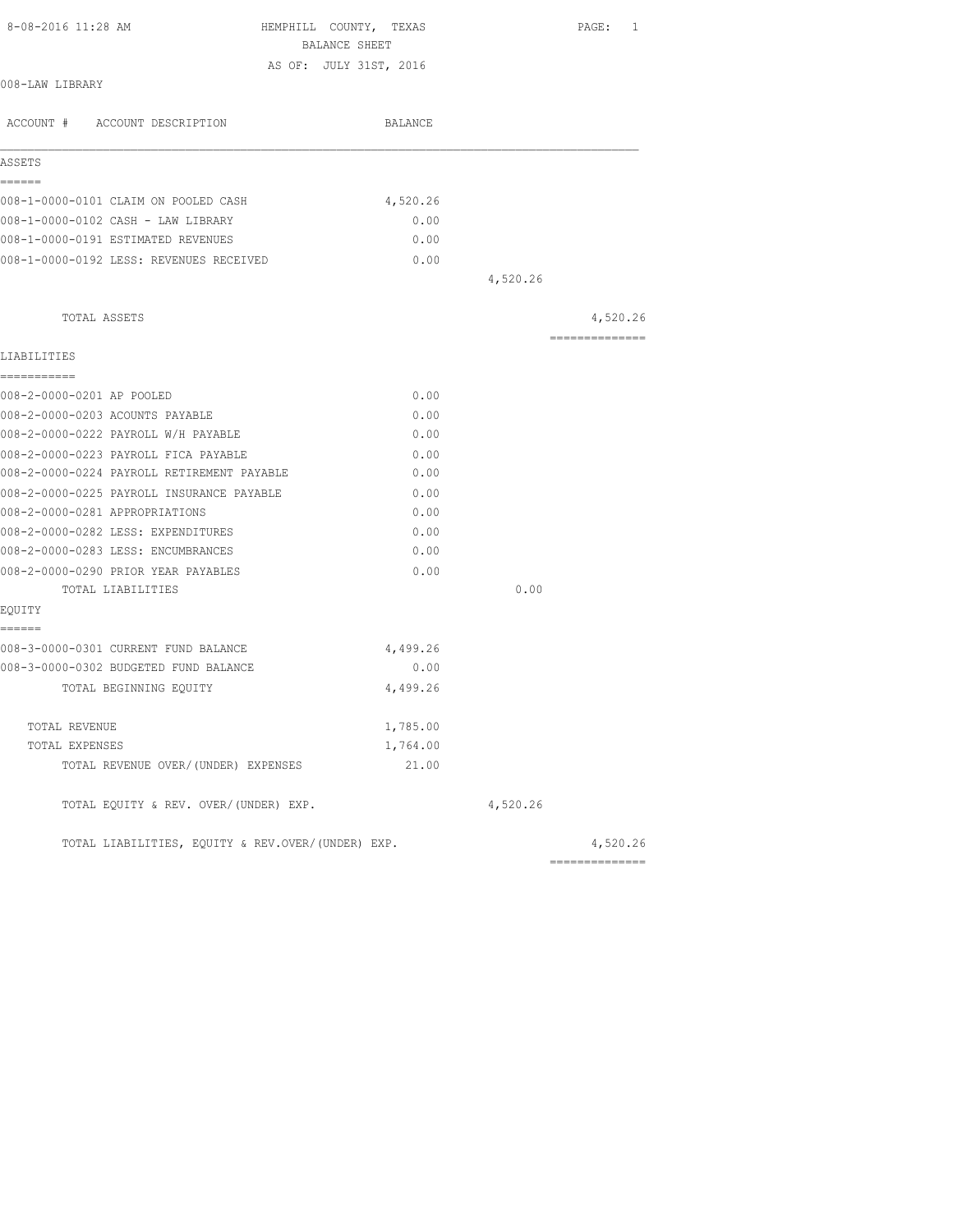| 8-08-2016 11:28 AM                                | HEMPHILL COUNTY, TEXAS<br>BALANCE SHEET |           | PAGE: 1        |
|---------------------------------------------------|-----------------------------------------|-----------|----------------|
|                                                   | AS OF: JULY 31ST, 2016                  |           |                |
| 009-SECURITY FEE                                  |                                         |           |                |
| ACCOUNT # ACCOUNT DESCRIPTION                     | BALANCE                                 |           |                |
| ASSETS                                            |                                         |           |                |
| ------<br>009-1-0000-0101 CLAIM ON POOLED CASH    | 61,604.03                               |           |                |
| 009-1-0000-0102 CASH - COUNTY - SECURITY FEE      | 0.00                                    |           |                |
| 009-1-0000-0191 ESTIMATED REVENUES                | 0.00                                    |           |                |
| 009-1-0000-0192 LESS: REVENUES RECEIVED           | 0.00                                    |           |                |
|                                                   |                                         | 61,604.03 |                |
|                                                   |                                         |           |                |
| TOTAL ASSETS                                      |                                         |           | 61,604.03      |
| LIABILITIES                                       |                                         |           | -------------- |
| ===========                                       |                                         |           |                |
| 009-2-0000-0201 AP POOLED                         | 0.00                                    |           |                |
| 009-2-0000-0203 ACOUNTS PAYABLE                   | 0.00                                    |           |                |
| 009-2-0000-0222 PAYROLL W/H PAYABLE               | 0.00                                    |           |                |
| 009-2-0000-0223 PAYROLL FICA PAYABLE              | 0.00                                    |           |                |
| 009-2-0000-0224 PAYROLL RETIREMENT PAYABLE        | 0.00                                    |           |                |
| 009-2-0000-0225 PAYROLL INSURANCE PAYABLE         | 0.00                                    |           |                |
| 009-2-0000-0281 APPROPRIATIONS                    | 0.00                                    |           |                |
| 009-2-0000-0282 LESS: EXPENDITURES                | 0.00                                    |           |                |
| 009-2-0000-0283 LESS: ENCUMBRANCES                | 0.00                                    |           |                |
| 009-2-0000-0290 PRIOR YR A/PAYABLE                | 0.00                                    |           |                |
| TOTAL LIABILITIES                                 |                                         | 0.00      |                |
| EQUITY<br>======                                  |                                         |           |                |
| 009-3-0000-0301 CURRENT FUND BALANCE              | 65, 131.85                              |           |                |
| 009-3-0000-0302 BUDGETED FUND BALANCE             | 0.00                                    |           |                |
| TOTAL BEGINNING EOUITY                            | 65, 131.85                              |           |                |
| TOTAL REVENUE                                     | 3,729.63                                |           |                |
| TOTAL EXPENSES                                    | 7,257.45                                |           |                |
| TOTAL REVENUE OVER/(UNDER) EXPENSES (             | 3, 527.82)                              |           |                |
| TOTAL EQUITY & REV. OVER/(UNDER) EXP.             |                                         | 61,604.03 |                |
| TOTAL LIABILITIES, EQUITY & REV.OVER/(UNDER) EXP. |                                         |           | 61,604.03      |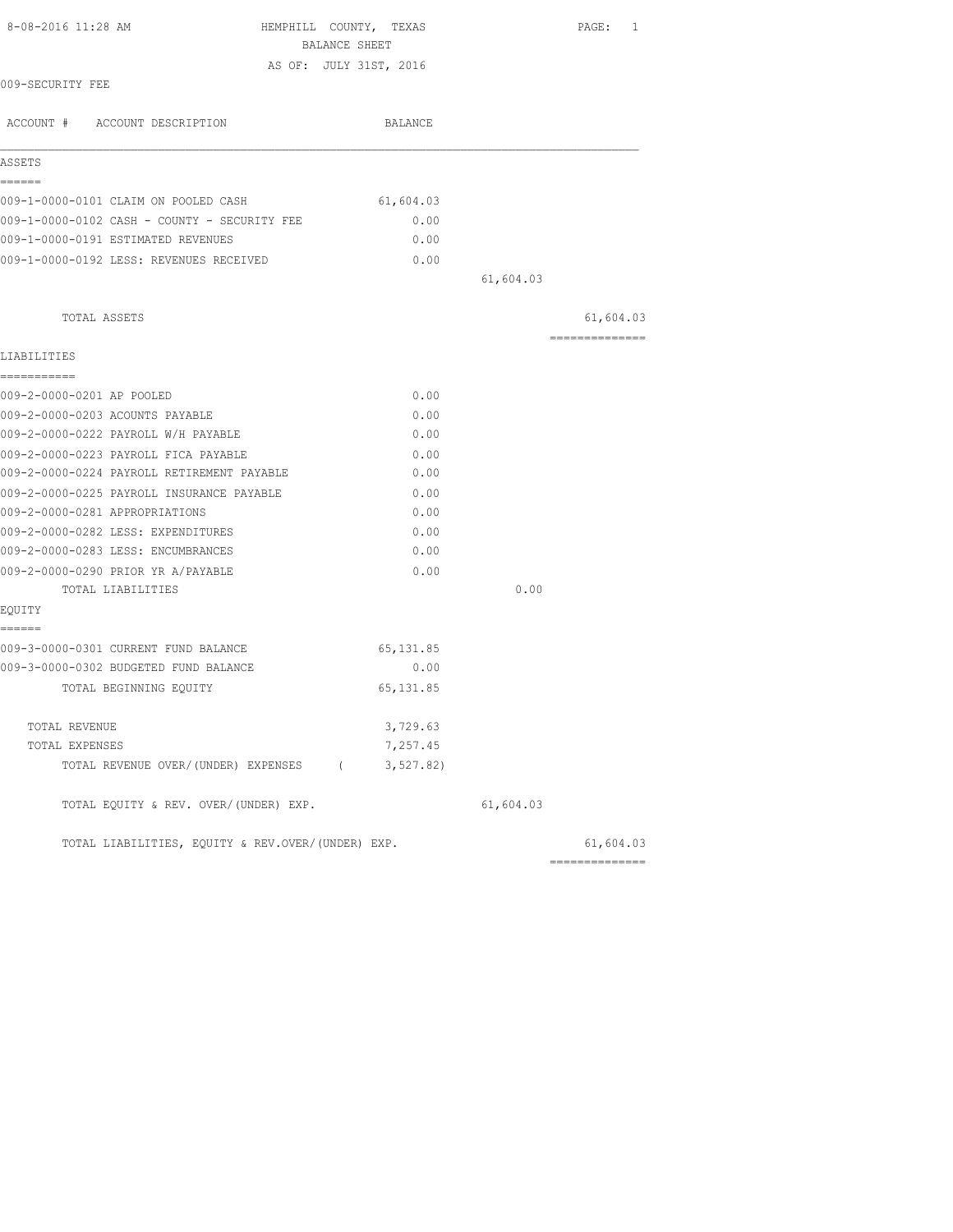| 8-08-2016 11:28 AM                                | HEMPHILL COUNTY, TEXAS |            | PAGE:<br>1      |
|---------------------------------------------------|------------------------|------------|-----------------|
|                                                   | BALANCE SHEET          |            |                 |
| 010-AIRPORT                                       | AS OF: JULY 31ST, 2016 |            |                 |
|                                                   |                        |            |                 |
| ACCOUNT # ACCOUNT DESCRIPTION                     | BALANCE                |            |                 |
|                                                   |                        |            |                 |
| ASSETS                                            |                        |            |                 |
| ======                                            |                        |            |                 |
| 010-1-0000-0102 CASH - AIRPORT                    | 332,769.68             |            |                 |
| 010-1-0000-0104 AIRPORT PREPAID INSURANCE         | 0.00                   |            |                 |
| 010-1-0000-0110 INVESTED CASH/YR 2000             | 0.00                   |            |                 |
| 010-1-0000-0111 INVESTED CASH/AIRPORT             | 0.00                   |            |                 |
| 010-1-0000-0191 ESTIMATED REVENUES                | 0.00                   |            |                 |
| 010-1-0000-0192 LESS: REVENUES RECEIVED           | 0.00                   |            |                 |
|                                                   |                        | 332,769.68 |                 |
|                                                   |                        |            |                 |
| TOTAL ASSETS                                      |                        |            | 332,769.68      |
|                                                   |                        |            | ==============  |
| LIABILITIES                                       |                        |            |                 |
| -----------                                       |                        |            |                 |
| 010-2-0000-0203 ACCOUNTS PAYABLE                  | 0.00                   |            |                 |
| 010-2-0000-0222 PAYROLL W/H PAYABLE               | 0.00                   |            |                 |
| 010-2-0000-0223 PAYROLL FICA PAYABLE              | 0.00                   |            |                 |
| 010-2-0000-0224 PAYROLL RETIREMENT PAYABLE        | 0.00                   |            |                 |
| 010-2-0000-0225 PAYROLL INSURANCE PAYABLE         | 0.00                   |            |                 |
| 010-2-0000-0235 DUE TO GENERAL FUND               | 0.00                   |            |                 |
| 010-2-0000-0281 APPROPRIATIONS                    | 0.00                   |            |                 |
| 010-2-0000-0282 LESS: EXPENDITURES                | 0.00                   |            |                 |
| 010-2-0000-0283 LESS: ENCUMBRANCES                | 0.00                   |            |                 |
| 010-2-0000-0290 PRIOR YR A/PAYABLE                | 50,000.00)<br>$\left($ |            |                 |
| TOTAL LIABILITIES                                 | - (                    | 50,000.00) |                 |
| EOUITY                                            |                        |            |                 |
| ======                                            |                        |            |                 |
| 010-3-0000-0301 CURRENT FUND BALANCE              | 290,600.57             |            |                 |
| 010-3-0000-0302 BUDGETED FUND BALANCE             | 0.00                   |            |                 |
| TOTAL BEGINNING EQUITY                            | 290,600.57             |            |                 |
|                                                   |                        |            |                 |
| TOTAL REVENUE                                     | 238,540.80             |            |                 |
| TOTAL EXPENSES                                    | 146, 371.69            |            |                 |
| TOTAL REVENUE OVER/(UNDER) EXPENSES               | 92,169.11              |            |                 |
| TOTAL EQUITY & REV. OVER/(UNDER) EXP.             |                        | 382,769.68 |                 |
| TOTAL LIABILITIES, EQUITY & REV.OVER/(UNDER) EXP. |                        |            | 332,769.68      |
|                                                   |                        |            | --------------- |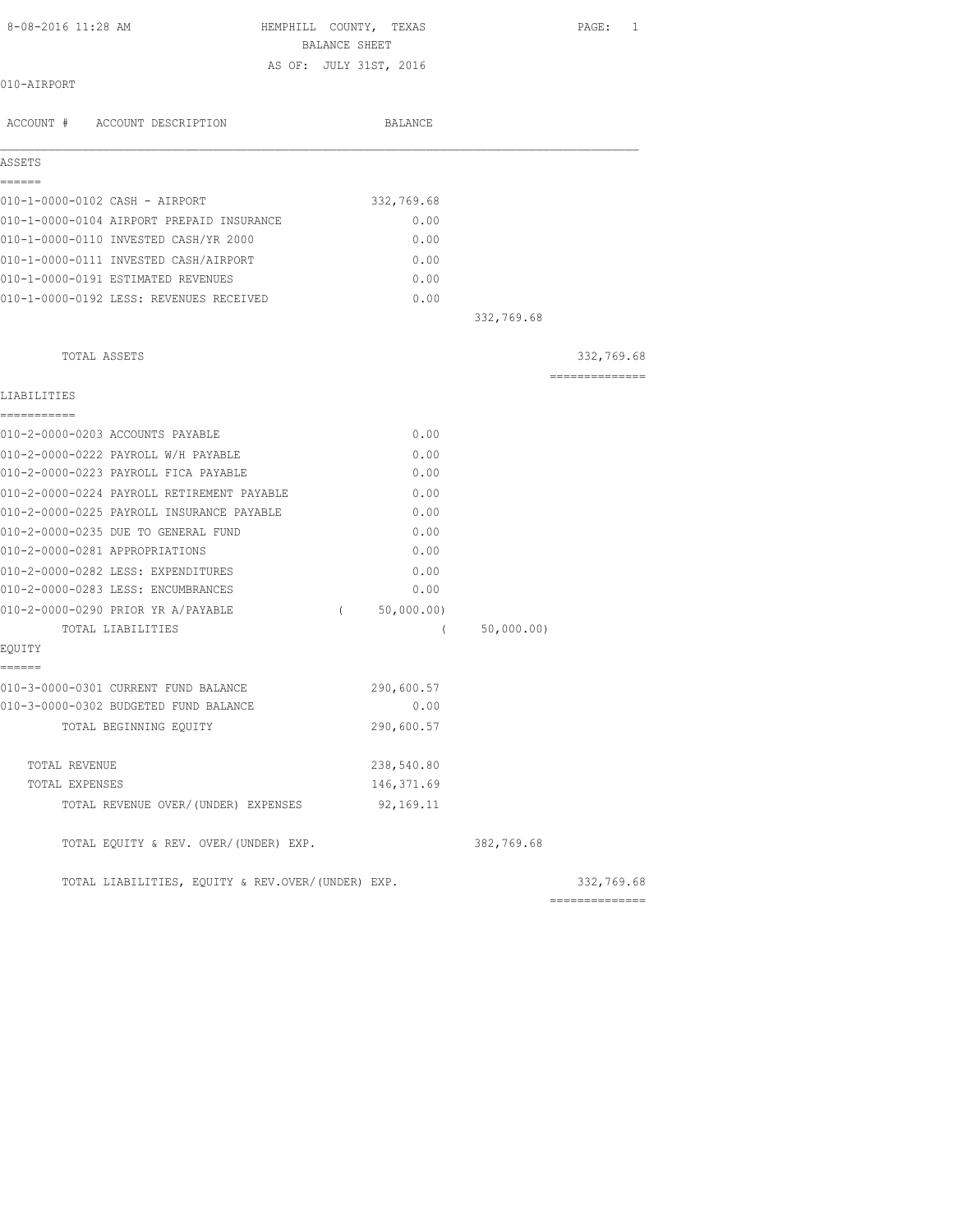| 8-08-2016 11:28 AM<br>HEMPHILL COUNTY, TEXAS<br>BALANCE SHEET                        | PAGE:<br>1                     |
|--------------------------------------------------------------------------------------|--------------------------------|
| AS OF: JULY 31ST, 2016                                                               |                                |
| 011-ROAD & BRIDGE PCT 1                                                              |                                |
| ACCOUNT # ACCOUNT DESCRIPTION<br>BALANCE                                             |                                |
| ASSETS                                                                               |                                |
| ======                                                                               |                                |
| 954,288.81<br>011-1-0000-0101 CLAIM ON POOLED CASH                                   |                                |
| 011-1-0000-0102 CASH - ROAD & BRIDGE PCT 1<br>0.00                                   |                                |
| 011-1-0000-0104 PCT 1 PREPAID INSURANCE<br>432.12                                    |                                |
| 011-1-0000-0110 INVESTMENTS<br>0.00                                                  |                                |
| 011-1-0000-0118 PROPERTY TAX RECEIVABLE<br>9,153.72                                  |                                |
| 011-1-0000-0121 ALLOWANCE FOR BAD DEBT (2,471.53)                                    |                                |
| 011-1-0000-0191 ESTIMATED REVENUES<br>0.00                                           |                                |
| 011-1-0000-0192 LESS: REVENUES RECEIVED<br>0.00                                      |                                |
| 961, 403.12                                                                          |                                |
| TOTAL ASSETS                                                                         | 961, 403.12                    |
| LIABILITIES                                                                          | --------------                 |
| -----------                                                                          |                                |
| 011-2-0000-0201 AP POOLED<br>71.52)<br>$\left($                                      |                                |
| 011-2-0000-0203 ACOUNTS PAYABLE<br>0.00                                              |                                |
| 011-2-0000-0211 DUE FROM OTHER FUNDS<br>0.00                                         |                                |
| 011-2-0000-0220 DEFERRED COMPENSATION<br>0.00                                        |                                |
| 011-2-0000-0222 WITHHOLDING PAYABLE<br>0.00                                          |                                |
| 011-2-0000-0223 FICA PAYABLE<br>0.00                                                 |                                |
| 011-2-0000-0224 RETIREMENT PAYABLE<br>0.00                                           |                                |
| 011-2-0000-0225 INSURANCE PAYABLE<br>0.00                                            |                                |
| 011-2-0000-0226 CAFE PLAN PAYABLE<br>200.18                                          |                                |
| 011-2-0000-0228 VALIC PAYABLE<br>0.00                                                |                                |
| 011-2-0000-0230 DEFERRED REVENUE<br>6,042.40                                         |                                |
| 011-2-0000-0281 APPROPRIATIONS<br>0.00<br>011-2-0000-0282 LESS: EXPENDITURES<br>0.00 |                                |
| 011-2-0000-0283 LESS: ENCUMBRANCES<br>0.00                                           |                                |
| 011-2-0000-0290 PRIOR YR A/PAYABLE<br>0.00                                           |                                |
| 0.00<br>011-2-4011-0221 UNEMPLOYMENT PAYABLE                                         |                                |
| TOTAL LIABILITIES                                                                    | 6,171.06                       |
| EQUITY                                                                               |                                |
| ------<br>011-3-0000-0301 CURRENT FUND BALANCE<br>763,140.33                         |                                |
| 011-3-0000-0302 BUDGETED FUND BALANCE<br>0.00                                        |                                |
| 763, 140.33<br>TOTAL BEGINNING EOUITY                                                |                                |
|                                                                                      |                                |
| 458, 464.54<br>TOTAL REVENUE                                                         |                                |
| 266, 372.81<br>TOTAL EXPENSES                                                        |                                |
| TOTAL REVENUE OVER/(UNDER) EXPENSES<br>192,091.73                                    |                                |
| TOTAL EQUITY & REV. OVER/(UNDER) EXP.<br>955,232.06                                  |                                |
| TOTAL LIABILITIES, EQUITY & REV.OVER/(UNDER) EXP.                                    | 961, 403.12<br>--------------- |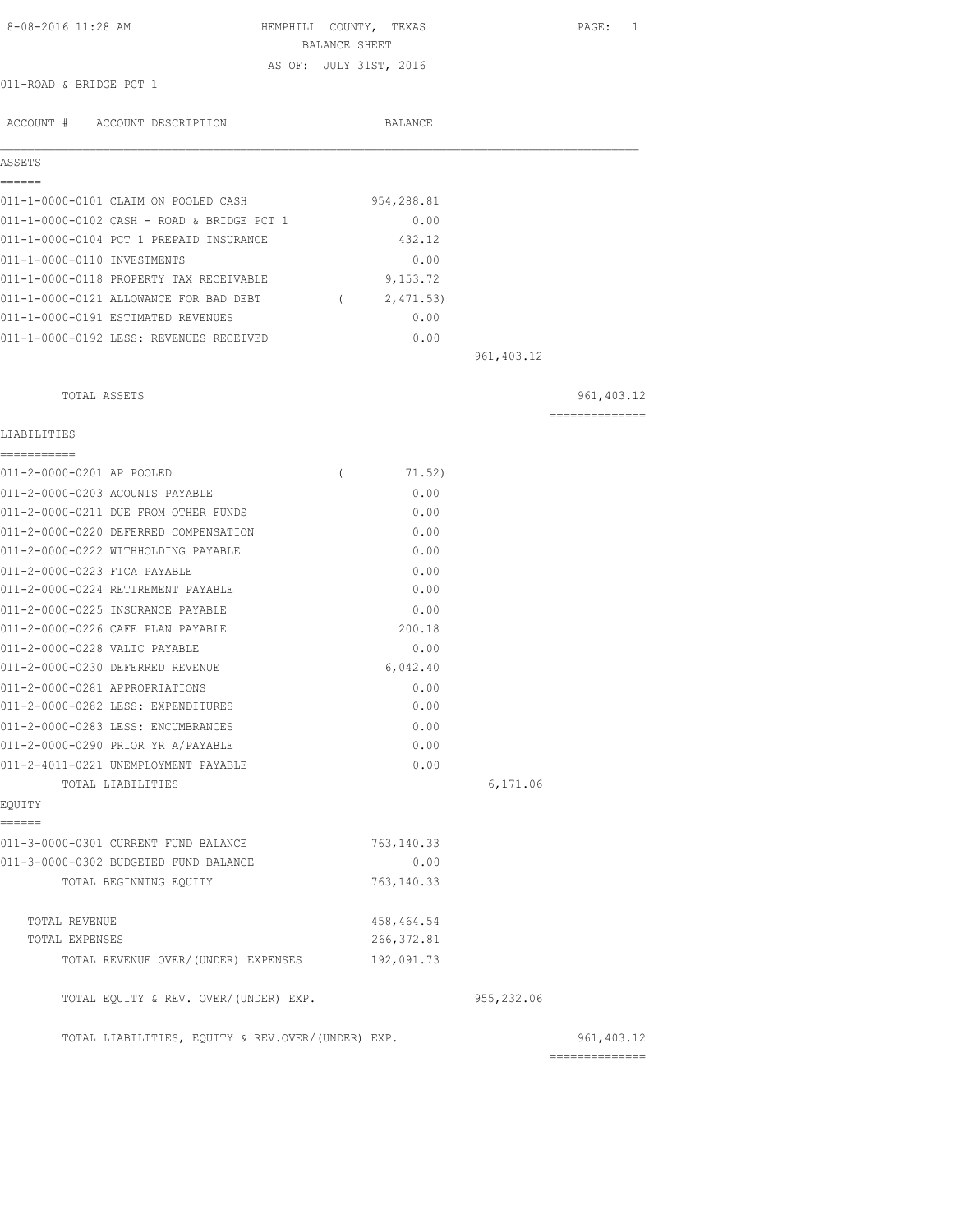| 8-08-2016 11:28 AM                                                   | HEMPHILL COUNTY, TEXAS<br>BALANCE SHEET |                  |              | PAGE: 1         |
|----------------------------------------------------------------------|-----------------------------------------|------------------|--------------|-----------------|
|                                                                      | AS OF: JULY 31ST, 2016                  |                  |              |                 |
| 012-ROAD & BRIDGE PCT 2                                              |                                         |                  |              |                 |
|                                                                      |                                         |                  |              |                 |
| ACCOUNT # ACCOUNT DESCRIPTION                                        |                                         | BALANCE          |              |                 |
| ASSETS                                                               |                                         |                  |              |                 |
| ======                                                               |                                         |                  |              |                 |
| 012-1-0000-0101 CLAIM ON POOLED CASH                                 |                                         | 1,318,079.21     |              |                 |
| 012-1-0000-0102 CASH - ROAD & BRIDGE PCT 2                           |                                         | 0.00             |              |                 |
| 012-1-0000-0104 PCT 2 PREPAID INSURANCE                              |                                         | 432.12           |              |                 |
| 012-1-0000-0110 INVESTMENTS                                          |                                         | 0.00             |              |                 |
| 012-1-0000-0118 PROPERTY TAX RECEIVABLE                              |                                         | 9,676.79         |              |                 |
| 012-1-0000-0121 ALLOWANCE FOR BAD DEBT                               |                                         | (2, 612.76)      |              |                 |
| 012-1-0000-0191 ESTIMATED REVENUES                                   |                                         | 0.00             |              |                 |
| 012-1-0000-0192 LESS: REVENUES RECEIVED                              |                                         | 0.00             |              |                 |
|                                                                      |                                         |                  | 1,325,575.36 |                 |
| TOTAL ASSETS                                                         |                                         |                  |              | 1,325,575.36    |
| LIABILITIES                                                          |                                         |                  |              | --------------- |
| ===========                                                          |                                         |                  |              |                 |
| 012-2-0000-0201 AP POOLED                                            | $\left($                                | 4.05)            |              |                 |
| 012-2-0000-0203 ACOUNTS PAYABLE                                      |                                         | 0.00             |              |                 |
| 012-2-0000-0211 DUE FROM OTHER FUNDS                                 |                                         | 0.00             |              |                 |
| 012-2-0000-0220 DEFERRED COMPENSATION                                |                                         | 0.00             |              |                 |
| 012-2-0000-0222 WITHHOLDING PAYABLE                                  |                                         | 0.00             |              |                 |
| 012-2-0000-0223 FICA PAYABLE                                         |                                         | 0.00             |              |                 |
| 012-2-0000-0224 RETIREMENT PAYABLE                                   |                                         | 0.00             |              |                 |
| 012-2-0000-0225 INSURANCE PAYABLE                                    |                                         | 8.96             |              |                 |
| 012-2-0000-0226 CAFE PLAN PAYABLE                                    | $\left($                                | 507.70)          |              |                 |
| 012-2-0000-0227 LEVY PAYABLE                                         |                                         | 0.00             |              |                 |
| 012-2-0000-0228 VAL DEF                                              |                                         | 0.00             |              |                 |
| 012-2-0000-0230 DEFERRED REVENUE                                     |                                         | 6,387.68<br>0.00 |              |                 |
| 012-2-0000-0281 APPROPRIATIONS<br>012-2-0000-0282 LESS: EXPENDITURES |                                         |                  |              |                 |
| 012-2-0000-0283 LESS: ENCUMBRANCES                                   |                                         | 0.00<br>0.00     |              |                 |
| 012-2-0000-0290 PRIOR YR A/PAYABLE                                   |                                         | 0.00             |              |                 |
| 012-2-4012-0221 UNEMPLOYMENT PAYABLE                                 |                                         | 0.00             |              |                 |
| TOTAL LIABILITIES                                                    |                                         |                  | 5,884.89     |                 |
| EQUITY                                                               |                                         |                  |              |                 |
| ======                                                               |                                         |                  |              |                 |
| 012-3-0000-0301 CURRENT FUND BALANCE                                 |                                         | 1,228,034.14     |              |                 |
| 012-3-0000-0302 BUDGETED FUND BALANCE                                |                                         | 0.00             |              |                 |
| TOTAL BEGINNING EQUITY                                               |                                         | 1,228,034.14     |              |                 |
| TOTAL REVENUE                                                        |                                         | 493,008.63       |              |                 |
| TOTAL EXPENSES                                                       |                                         | 401,352.30       |              |                 |
| TOTAL REVENUE OVER/(UNDER) EXPENSES                                  |                                         | 91,656.33        |              |                 |
| TOTAL EQUITY & REV. OVER/(UNDER) EXP.                                |                                         |                  | 1,319,690.47 |                 |
| TOTAL LIABILITIES, EQUITY & REV.OVER/(UNDER) EXP.                    |                                         |                  |              | 1,325,575.36    |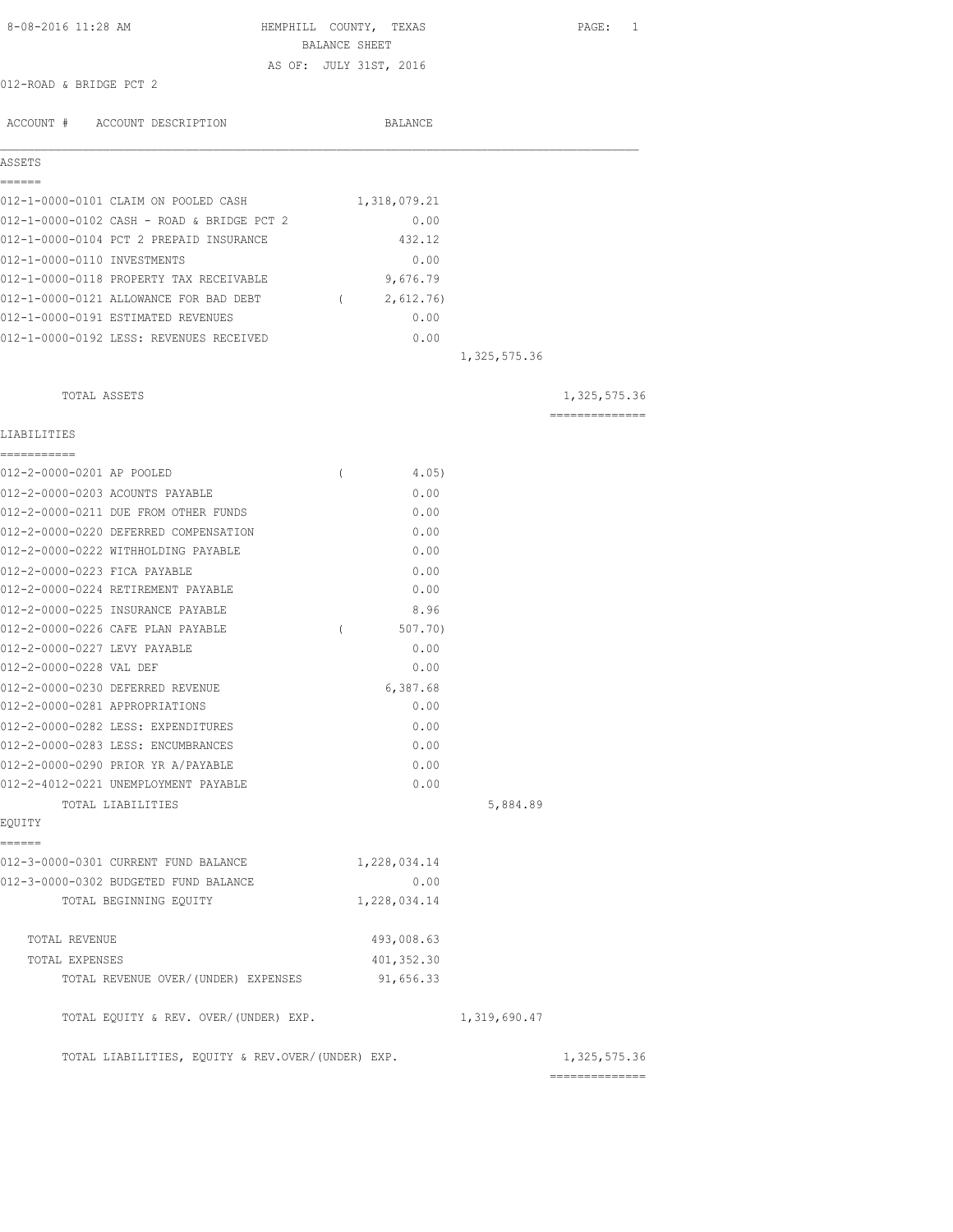| 8-08-2016 11:28 AM                                                       |               | HEMPHILL COUNTY, TEXAS |                 | PAGE: 1        |
|--------------------------------------------------------------------------|---------------|------------------------|-----------------|----------------|
|                                                                          | BALANCE SHEET |                        |                 |                |
| 013-ROAD & BRIDGE PCT 3                                                  |               | AS OF: JULY 31ST, 2016 |                 |                |
|                                                                          |               |                        |                 |                |
| ACCOUNT # ACCOUNT DESCRIPTION                                            |               | BALANCE                |                 |                |
| ASSETS                                                                   |               |                        |                 |                |
| EEEEEE<br>013-1-0000-0101 CLAIM ON POOLED CASH                           |               | 1,222,402.84           |                 |                |
| 013-1-0000-0102 CASH - ROAD & BRIDGE PCT 3                               |               |                        |                 |                |
| 013-1-0000-0104 PCT 3 PREPAID INSURANCE                                  |               | 0.00<br>720.20         |                 |                |
| 013-1-0000-0110 INVESTMENTS                                              |               | 0.00                   |                 |                |
| 013-1-0000-0118 PROPERTY TAX RECEIVABLE                                  |               | 17,261.30              |                 |                |
|                                                                          |               |                        |                 |                |
| 013-1-0000-0121 ALLOWANCE FOR BAD DEBT (4,660.59)                        |               |                        |                 |                |
| 013-1-0000-0191 ESTIMATED REVENUES                                       |               | 0.00                   |                 |                |
| 013-1-0000-0192 LESS: REVENUES RECEIVED                                  |               | 0.00                   | 1, 235, 723. 75 |                |
| TOTAL ASSETS                                                             |               |                        |                 | 1,235,723.75   |
|                                                                          |               |                        |                 | ============== |
| LIABILITIES                                                              |               |                        |                 |                |
| ===========<br>013-2-0000-0201 AP POOLED                                 | $\left($      | 16.03)                 |                 |                |
|                                                                          |               |                        |                 |                |
| 013-2-0000-0203 ACOUNTS PAYABLE<br>013-2-0000-0211 DUE FROM OTHER FUNDS  |               | 0.00<br>0.00           |                 |                |
|                                                                          |               |                        |                 |                |
| 013-2-0000-0222 WITHHOLDING PAYABLE<br>013-2-0000-0223 FICA PAYABLE      |               | 0.00<br>0.00           |                 |                |
|                                                                          |               |                        |                 |                |
| 013-2-0000-0224 RETIREMENT PAYABLE<br>013-2-0000-0225 INSURANCE PAYABLE  |               | 0.00<br>34.30          |                 |                |
| 013-2-0000-0226 CAFE PLAN PAYABLE                                        |               | 1,175.48               |                 |                |
| 013-2-0000-0227 LEVY PAYABLE                                             |               | 0.00                   |                 |                |
|                                                                          |               |                        |                 |                |
| 013-2-0000-0230 DEFERRED REVENUE<br>013-2-0000-0281 APPROPRIATIONS       |               | 11,394.24<br>0.00      |                 |                |
|                                                                          |               |                        |                 |                |
| 013-2-0000-0282 LESS: EXPENDITURES<br>013-2-0000-0283 LESS: ENCUMBRANCES |               | 0.00<br>0.00           |                 |                |
| 013-2-0000-0290 PRIOR YR A/PAYABLE                                       |               |                        |                 |                |
| 013-2-4013-0221 UNEMPLOYMENT PAYABLE                                     |               | 0.00<br>0.00           |                 |                |
| TOTAL LIABILITIES                                                        |               |                        | 12,587.99       |                |
| EQUITY                                                                   |               |                        |                 |                |
| ======                                                                   |               |                        |                 |                |
| 013-3-0000-0301 CURRENT FUND BALANCE                                     |               | 698,011.33             |                 |                |
| 013-3-0000-0302 BUDGETED FUND BALANCE                                    |               | 0.00                   |                 |                |
| TOTAL BEGINNING EQUITY                                                   |               | 698,011.33             |                 |                |
| TOTAL REVENUE                                                            |               | 1,627,707.45           |                 |                |
| TOTAL EXPENSES                                                           |               | 1,102,583.02           |                 |                |
| TOTAL REVENUE OVER/(UNDER) EXPENSES                                      |               | 525, 124.43            |                 |                |
| TOTAL EQUITY & REV. OVER/(UNDER) EXP.                                    |               |                        | 1, 223, 135.76  |                |
| TOTAL LIABILITIES, EQUITY & REV.OVER/(UNDER) EXP.                        |               |                        |                 | 1,235,723.75   |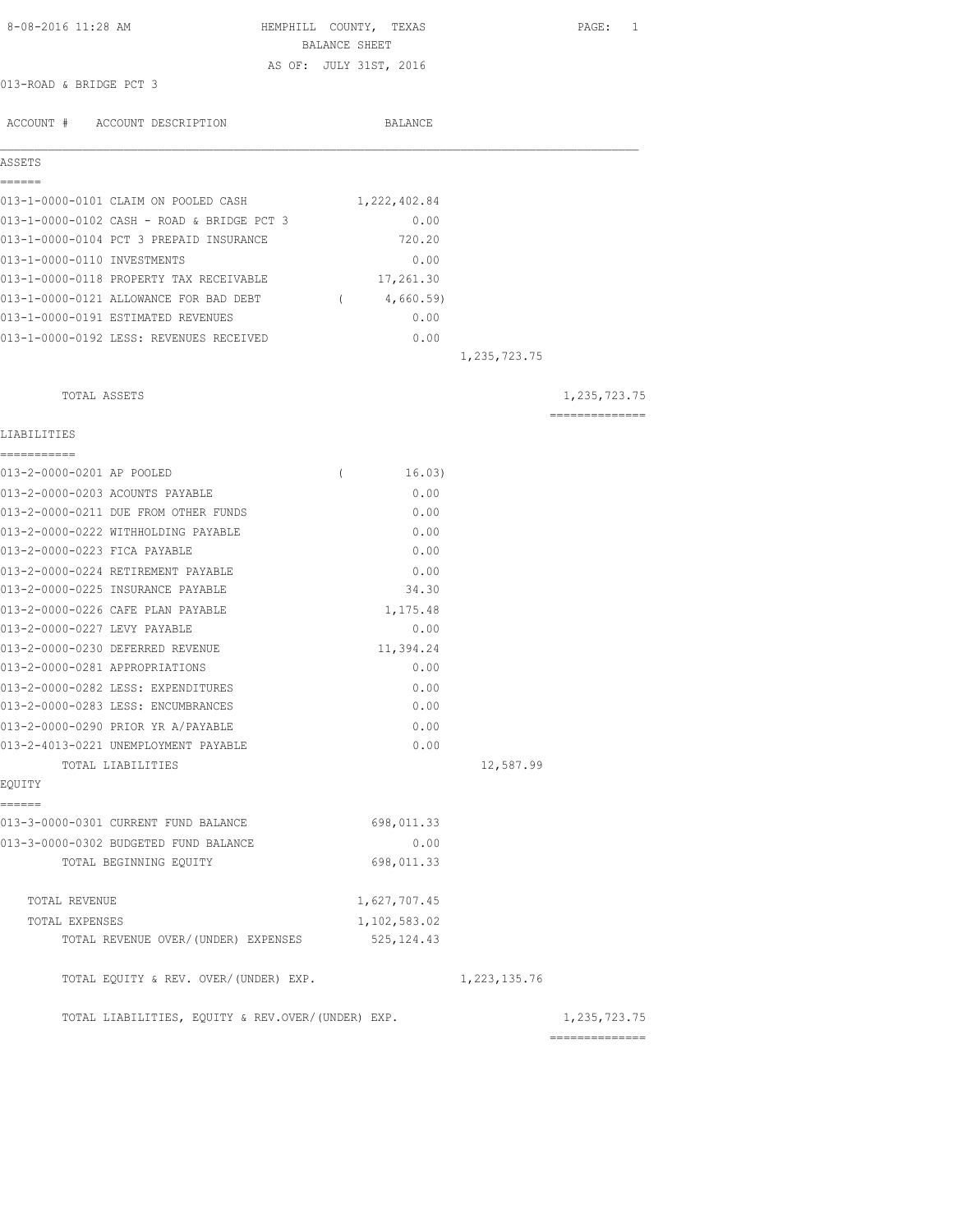| 8-08-2016 11:28 AM                                |               | HEMPHILL COUNTY, TEXAS |              | PAGE: 1        |
|---------------------------------------------------|---------------|------------------------|--------------|----------------|
|                                                   | BALANCE SHEET | AS OF: JULY 31ST, 2016 |              |                |
| 014-ROAD & BRIDGE PCT 4                           |               |                        |              |                |
|                                                   |               |                        |              |                |
| ACCOUNT # ACCOUNT DESCRIPTION                     |               | BALANCE                |              |                |
| ASSETS                                            |               |                        |              |                |
| ======                                            |               |                        |              |                |
| 014-1-0000-0101 CLAIM ON POOLED CASH              |               | 1,358,590.75           |              |                |
| 014-1-0000-0102 CASH - ROAD & BRIDGE PCT 4        |               | 0.00                   |              |                |
| 014-1-0000-0104 PCT 4 PREPAID INSURANCE           |               | 720.20                 |              |                |
| 014-1-0000-0110 INVESTMENTS                       |               | 0.00                   |              |                |
| 014-1-0000-0118 PROPERTY TAX RECEIVABLE           |               | 16,215.16              |              |                |
| 014-1-0000-0121 ALLOWANCE FOR BAD DEBT            |               | (4, 378.13)            |              |                |
| 014-1-0000-0191 ESTIMATED REVENUES                |               | 0.00                   |              |                |
| 014-1-0000-0192 LESS: REVENUES RECEIVED           |               | 0.00                   | 1,371,147.98 |                |
| TOTAL ASSETS                                      |               |                        |              | 1,371,147.98   |
|                                                   |               |                        |              | ============== |
| LIABILITIES<br>===========                        |               |                        |              |                |
| 014-2-0000-0201 AP POOLED                         |               | 0.00                   |              |                |
| 014-2-0000-0203 ACOUNTS PAYABLE                   |               | 0.00                   |              |                |
| 014-2-0000-0211 DUE FROM OTHER FUNDS              |               | 0.00                   |              |                |
| 014-2-0000-0222 WITHHOLDING PAYABLE               |               | 0.00                   |              |                |
| 014-2-0000-0223 FICA PAYABLE                      |               | 0.00                   |              |                |
| 014-2-0000-0224 RETIREMENT PAYABLE                |               | 0.00                   |              |                |
| 014-2-0000-0225 INSURANCE PAYABLE                 | $\left($      | 129.48)                |              |                |
| 014-2-0000-0226 CAFE PLAN PAYABLE                 |               | 0.00                   |              |                |
| 014-2-0000-0227 LEVY PAYABLE                      |               | 0.00                   |              |                |
| 014-2-0000-0230 DEFERRED REVENUE                  |               | 10,703.68              |              |                |
| 014-2-0000-0281 APPROPRIATIONS                    |               | 0.00                   |              |                |
| 014-2-0000-0282 LESS: EXPENDITURES                |               | 0.00                   |              |                |
| 014-2-0000-0283 LESS: ENCUMBRANCES                |               | 0.00                   |              |                |
| 014-2-0000-0290 PRIOR YR A/PAYABLE                |               | 0.00                   |              |                |
| 014-2-4014-0221 UNEMPLOYMENT PAYABLE              |               | 0.00                   |              |                |
| TOTAL LIABILITIES                                 |               |                        | 10,574.20    |                |
| EQUITY                                            |               |                        |              |                |
| ======<br>014-3-0000-0301 CURRENT FUND BALANCE    |               | 1,251,204.99           |              |                |
| 014-3-0000-0302 BUDGETED FUND BALANCE             |               | 0.00                   |              |                |
| TOTAL BEGINNING EQUITY                            |               | 1,251,204.99           |              |                |
| TOTAL REVENUE                                     |               | 1,088,400.28           |              |                |
| TOTAL EXPENSES                                    |               | 979,031.49             |              |                |
| TOTAL REVENUE OVER/(UNDER) EXPENSES               |               | 109,368.79             |              |                |
| TOTAL EQUITY & REV. OVER/(UNDER) EXP.             |               |                        | 1,360,573.78 |                |
| TOTAL LIABILITIES, EQUITY & REV.OVER/(UNDER) EXP. |               |                        |              | 1,371,147.98   |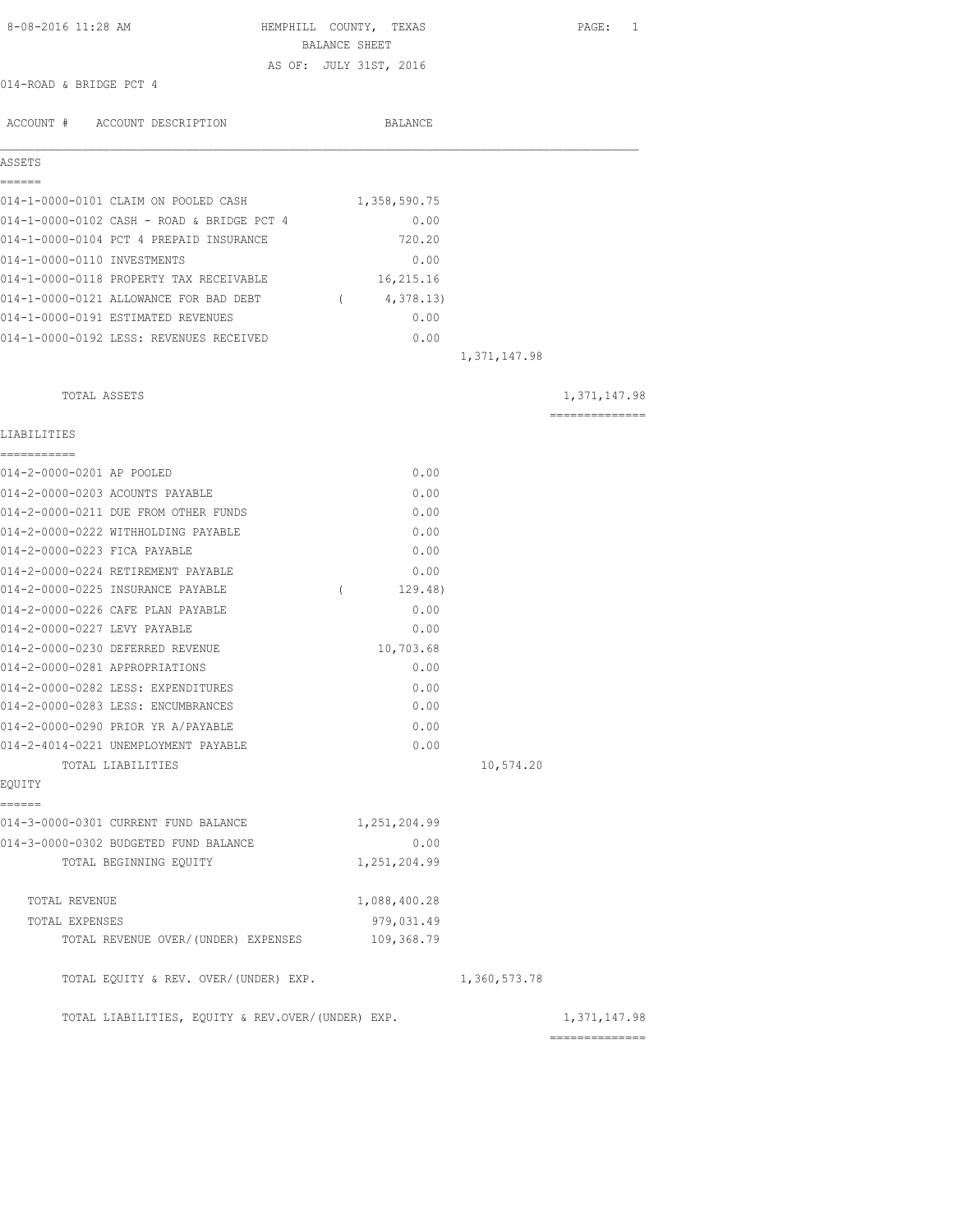| 8-08-2016 11:28 AM<br>HEMPHILL COUNTY, TEXAS      | BALANCE SHEET |            | PAGE: 1        |
|---------------------------------------------------|---------------|------------|----------------|
| AS OF: JULY 31ST, 2016                            |               |            |                |
| 022-CO RECORDS PRESERVATION                       |               |            |                |
| ACCOUNT # ACCOUNT DESCRIPTION                     | BALANCE       |            |                |
| ASSETS                                            |               |            |                |
| ======<br>022-1-0000-0101 CLAIM ON POOLED CASH    |               |            |                |
|                                                   | 100,888.66    |            |                |
| 022-1-0000-0102 CASH - COUNTY-RECORDS PRESERVA    | 0.00<br>0.00  |            |                |
| 022-1-0000-0191 ESTIMATED REVENUES                |               |            |                |
| 022-1-0000-0192 LESS: REVENUES RECEIVED           | 0.00          | 100,888.66 |                |
|                                                   |               |            |                |
| TOTAL ASSETS                                      |               |            | 100,888.66     |
| LIABILITIES                                       |               |            | -------------- |
| -----------                                       |               |            |                |
| 022-2-0000-0201 AP POOLED                         | 0.00          |            |                |
| 022-2-0000-0203 ACOUNTS PAYABLE                   | 0.00          |            |                |
| 022-2-0000-0222 PAYROLL W/H PAYABLE               | 0.00          |            |                |
| 022-2-0000-0223 PAYROLL FICA PAYABLE              | 0.00          |            |                |
| 022-2-0000-0224 PAYROLL RETIREMENT PAYABLE        | 0.00          |            |                |
| 022-2-0000-0225 PAYROLL INSURANCE PAYABLE         | 0.00          |            |                |
| 022-2-0000-0281 APPROPRIATIONS                    | 0.00          |            |                |
| 022-2-0000-0282 LESS: EXPENDITURES                | 0.00          |            |                |
| 022-2-0000-0283 LESS: ENCUMBRANCES                | 0.00          |            |                |
| 022-2-0000-0290 PRIOR YR A/PAYABLE                | 0.00          |            |                |
| TOTAL LIABILITIES                                 |               | 0.00       |                |
| EQUITY<br>======                                  |               |            |                |
| 022-3-0000-0301 CURRENT FUND BALANCE              | 92,612.13     |            |                |
| 022-3-0000-0302 BUDGETED FUND BALANCE             | 0.00          |            |                |
| TOTAL BEGINNING EQUITY                            | 92,612.13     |            |                |
| TOTAL REVENUE                                     | 8,276.53      |            |                |
| TOTAL EXPENSES                                    | 0.00          |            |                |
| TOTAL REVENUE OVER/(UNDER) EXPENSES               | 8,276.53      |            |                |
| TOTAL EQUITY & REV. OVER/(UNDER) EXP.             |               | 100,888.66 |                |
| TOTAL LIABILITIES, EQUITY & REV.OVER/(UNDER) EXP. |               |            | 100,888.66     |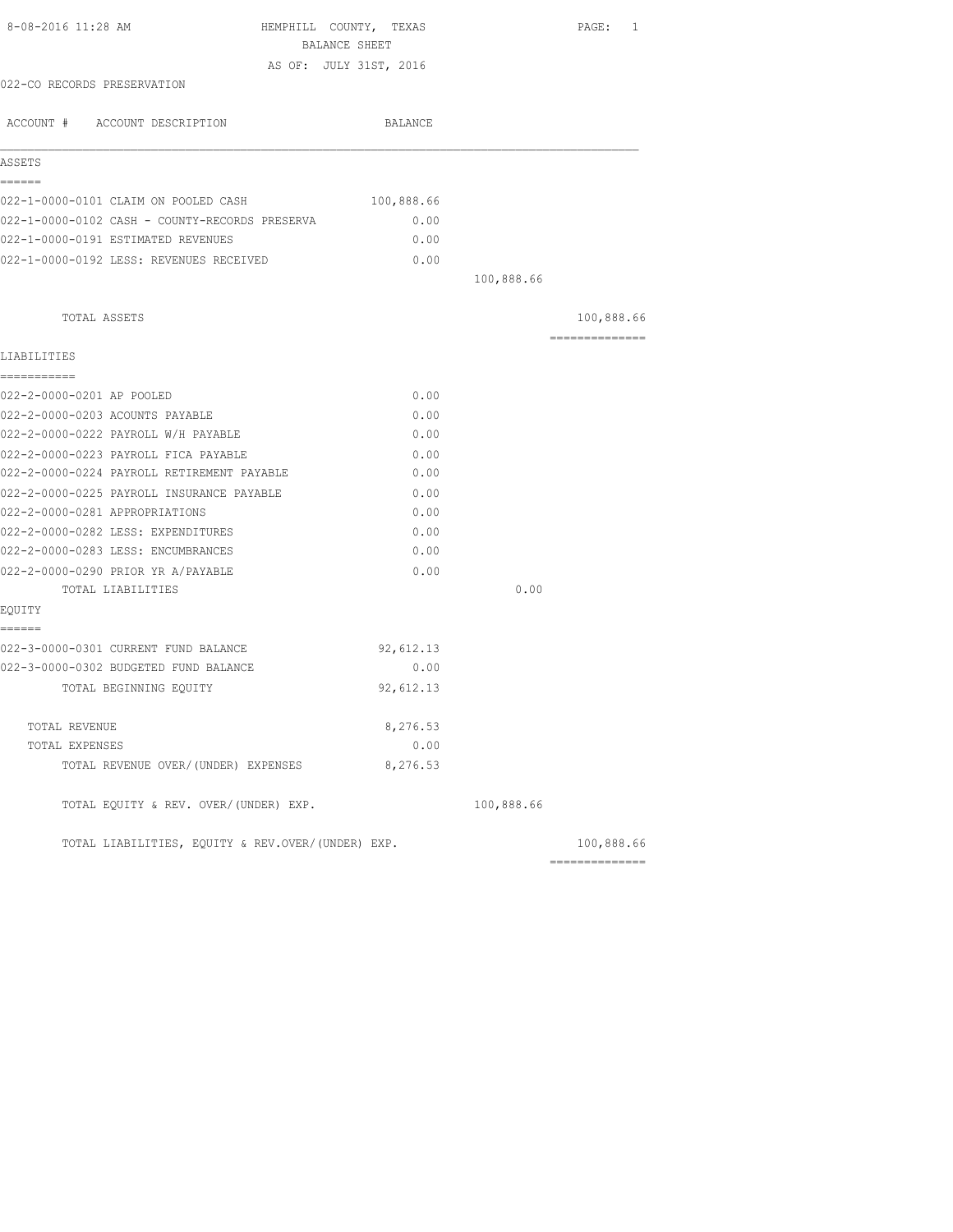| 8-08-2016 11:28 AM                                | HEMPHILL COUNTY, TEXAS<br>BALANCE SHEET |          | PAGE: 1        |
|---------------------------------------------------|-----------------------------------------|----------|----------------|
|                                                   | AS OF: JULY 31ST, 2016                  |          |                |
| 023-CLK'S RECORDS PRESERVE                        |                                         |          |                |
| ACCOUNT # ACCOUNT DESCRIPTION                     | BALANCE                                 |          |                |
| ASSETS                                            |                                         |          |                |
| ------                                            |                                         |          |                |
| 023-1-0000-0101 CLAIM ON POOLED CASH              | 3,468.92                                |          |                |
| 023-1-0000-0102 CASH-CLK'S RECORD PRESERVATION    | 0.00                                    |          |                |
| 023-1-0000-0191 ESTIMATED REVENUES                | 0.00                                    |          |                |
| 023-1-0000-0192 LESS: REVENUES RECEIVED           | 0.00                                    |          |                |
|                                                   |                                         | 3,468.92 |                |
| TOTAL ASSETS                                      |                                         |          | 3,468.92       |
|                                                   |                                         |          | ============== |
| LIABILITIES                                       |                                         |          |                |
| -----------                                       |                                         |          |                |
| 023-2-0000-0201 AP POOLED                         | 0.00                                    |          |                |
| 023-2-0000-0203 ACOUNTS PAYABLE                   | 0.00                                    |          |                |
| 023-2-0000-0222 WITHHOLDING PAYABLE               | 0.00                                    |          |                |
| 023-2-0000-0223 FICA PAYABLE                      | 0.00                                    |          |                |
| 023-2-0000-0224 PAYROLL RETIREMENT PAYABLE        | 0.00                                    |          |                |
| 023-2-0000-0225 PAYROLL INSURANCE PAYABLE         | 0.00                                    |          |                |
| 023-2-0000-0281 APPROPRIATIONS                    | 0.00                                    |          |                |
| 023-2-0000-0282 LESS: EXPENDITURES                | 0.00                                    |          |                |
| 023-2-0000-0283 LESS: ENCUMBRANCES                | 0.00                                    |          |                |
| 023-2-0000-0290 PRIOR YR A/PAYABLE                | 0.00                                    |          |                |
| TOTAL LIABILITIES                                 |                                         | 0.00     |                |
| EQUITY                                            |                                         |          |                |
| ======                                            |                                         |          |                |
| 023-3-0000-0301 CURRENT FUND BALANCE              | 2,683.70                                |          |                |
| 023-3-0000-0302 BUDGETED FUND BALANCE             | 0.00                                    |          |                |
| TOTAL BEGINNING EQUITY                            | 2,683.70                                |          |                |
| TOTAL REVENUE                                     | 785.22                                  |          |                |
| TOTAL EXPENSES                                    | 0.00                                    |          |                |
| TOTAL REVENUE OVER/(UNDER) EXPENSES               | 785.22                                  |          |                |
| TOTAL EQUITY & REV. OVER/(UNDER) EXP.             |                                         | 3,468.92 |                |
| TOTAL LIABILITIES, EOUITY & REV.OVER/(UNDER) EXP. |                                         |          | 3,468.92       |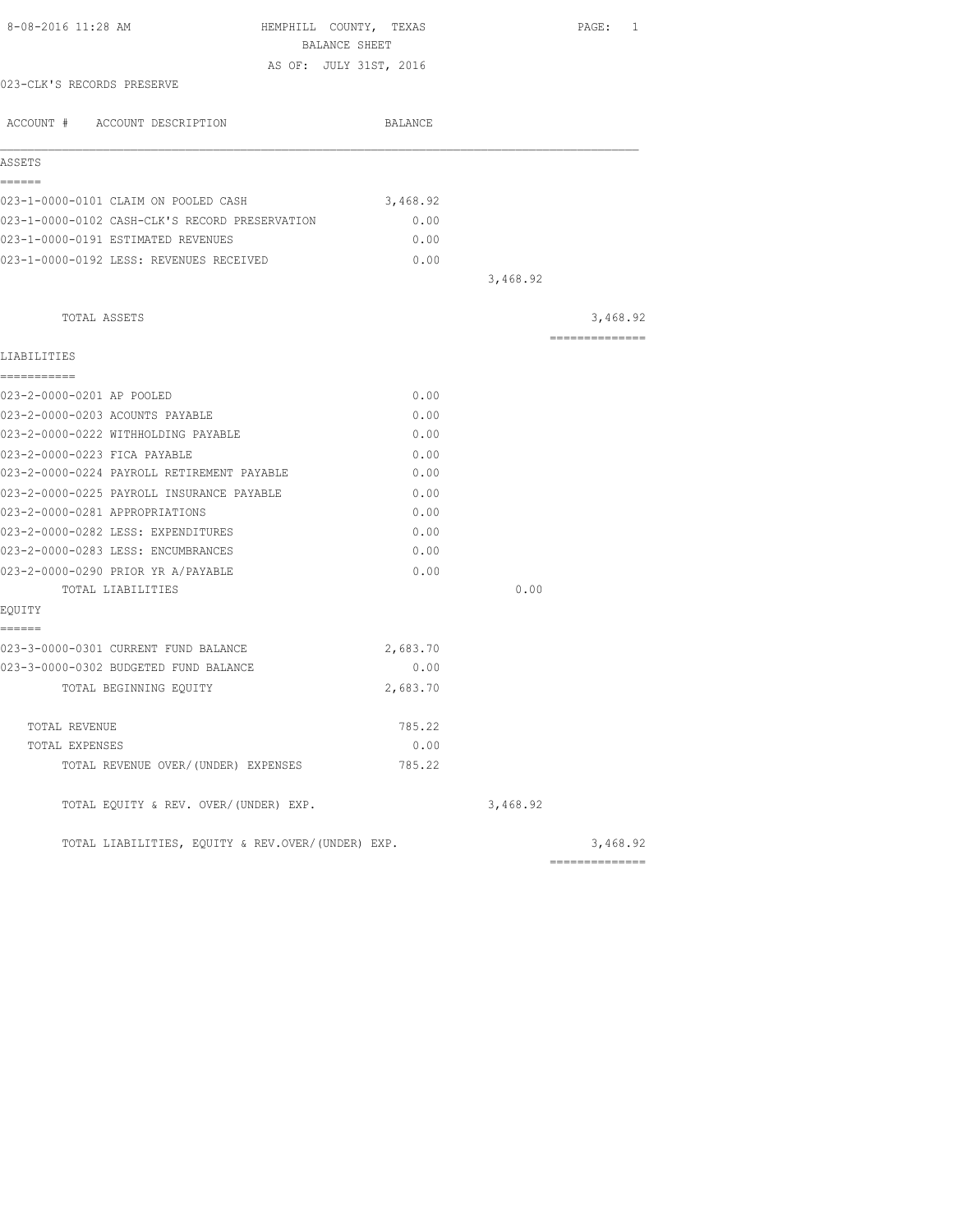| 8-08-2016 11:28 AM                                | HEMPHILL COUNTY, TEXAS<br>BALANCE SHEET |           | PAGE: 1        |
|---------------------------------------------------|-----------------------------------------|-----------|----------------|
|                                                   | AS OF: JULY 31ST, 2016                  |           |                |
| 024-JUSTICE COURT TECH FUND                       |                                         |           |                |
| ACCOUNT # ACCOUNT DESCRIPTION                     | BALANCE                                 |           |                |
| ASSETS                                            |                                         |           |                |
| ------                                            |                                         |           |                |
| 024-1-0000-0101 CLAIM ON POOLED CASH              | 10,258.14                               |           |                |
| 024-1-0000-0102 CASH -TECH FUND                   | 0.00                                    |           |                |
| 024-1-0000-0191 ESTIMATED REVENUES                | 0.00                                    |           |                |
| 024-1-0000-0192 LESS: REVENUES RECEIVED           | 0.00                                    |           |                |
|                                                   |                                         | 10,258.14 |                |
| TOTAL ASSETS                                      |                                         |           | 10,258.14      |
|                                                   |                                         |           | ============== |
| LIABILITIES<br>===========                        |                                         |           |                |
| 024-2-0000-0201 AP POOLED                         | 0.00                                    |           |                |
| 024-2-0000-0203 ACOUNTS PAYABLE                   | 0.00                                    |           |                |
| 024-2-0000-0222 PAYROLL W/H PAYABLE               | 0.00                                    |           |                |
| 024-2-0000-0223 PAYROLL FICA PAYABLE              | 0.00                                    |           |                |
| 024-2-0000-0224 PAYROLL RETIREMENT PAYABLE        | 0.00                                    |           |                |
| 024-2-0000-0225 PAYROLL INSURANCE PAYABLE         | 0.00                                    |           |                |
| 024-2-0000-0281 APPROPRIATIONS                    | 0.00                                    |           |                |
| 024-2-0000-0282 LESS: EXPENDITURES                | 0.00                                    |           |                |
| 024-2-0000-0283 LESS: ENCUMBRANCES                | 0.00                                    |           |                |
| 024-2-0000-0290 PRIOR YR A/PAYABLE                | 0.00                                    |           |                |
| TOTAL LIABILITIES                                 |                                         | 0.00      |                |
| EQUITY                                            |                                         |           |                |
| ------                                            |                                         |           |                |
| 024-3-0000-0301 CURRENT FUND BALANCE              | 8,887.06                                |           |                |
| 024-3-0000-0302 BUDGETED FUND BALANCE             | 0.00                                    |           |                |
| TOTAL BEGINNING EOUITY                            | 8,887.06                                |           |                |
| TOTAL REVENUE                                     | 2,027.93                                |           |                |
| TOTAL EXPENSES                                    | 656.85                                  |           |                |
| TOTAL REVENUE OVER/(UNDER) EXPENSES               | 1,371.08                                |           |                |
| TOTAL EQUITY & REV. OVER/(UNDER) EXP.             |                                         | 10,258.14 |                |
| TOTAL LIABILITIES, EQUITY & REV.OVER/(UNDER) EXP. |                                         |           | 10,258.14      |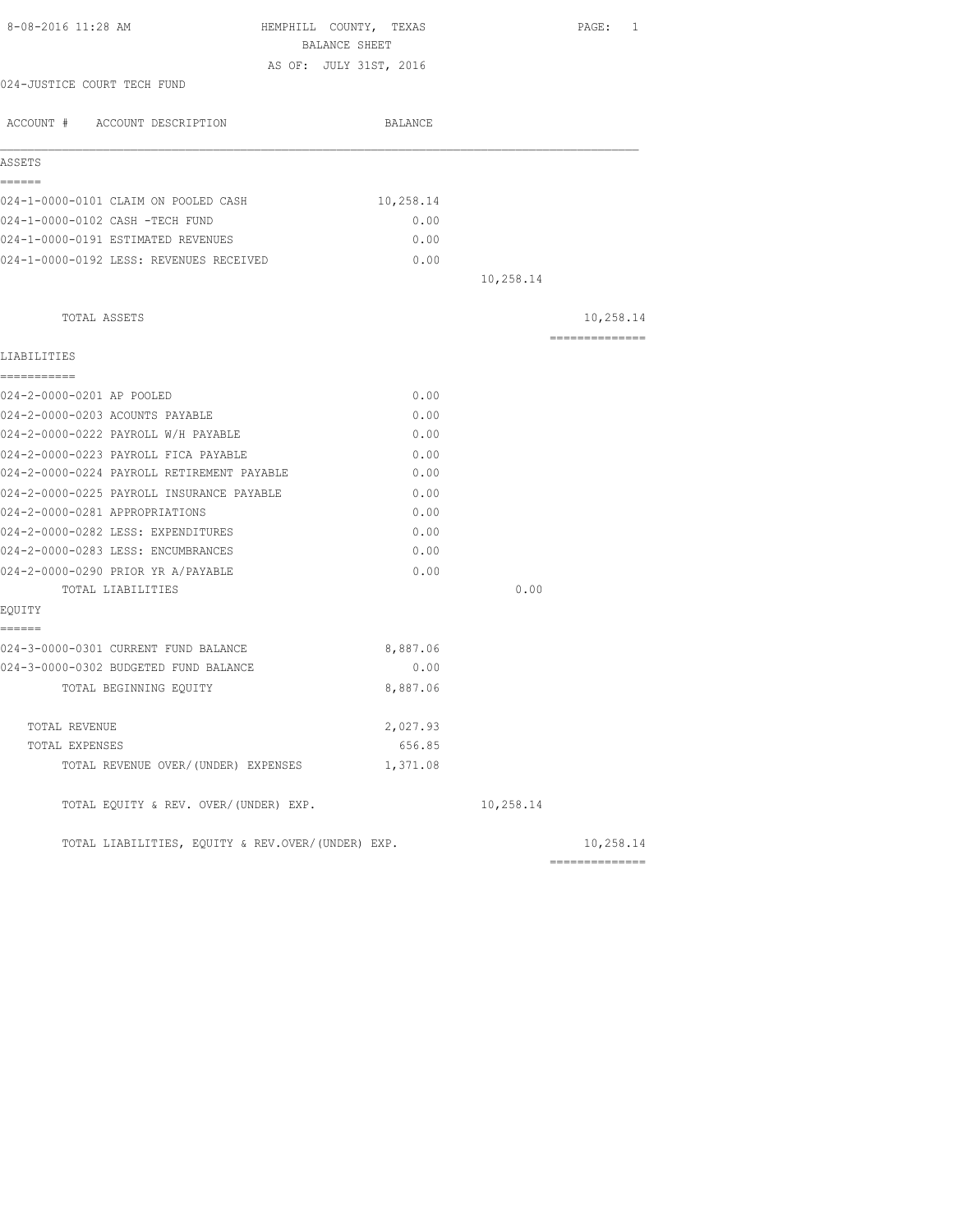| 8-08-2016 11:28 AM<br>HEMPHILL COUNTY, TEXAS<br>BALANCE SHEET |                        |           | PAGE: 1        |
|---------------------------------------------------------------|------------------------|-----------|----------------|
|                                                               | AS OF: JULY 31ST, 2016 |           |                |
| 032-CHK COLLECTION/CO ATTY                                    |                        |           |                |
| ACCOUNT # ACCOUNT DESCRIPTION                                 | BALANCE                |           |                |
| ASSETS                                                        |                        |           |                |
| ======<br>032-1-0000-0101 CLAIM ON POOLED CASH                | 18,176.82              |           |                |
| 032-1-0000-0102 CASH - CHECK COLLECTION/CO ATT                | 0.00                   |           |                |
| 032-1-0000-0103 PETTY CASH                                    | 0.00                   |           |                |
| 032-1-0000-0105 PETTY CASH-CO ATTY                            | 100.00                 |           |                |
| 032-1-0000-0191 ESTIMATED REVENUES                            | 0.00                   |           |                |
| 032-1-0000-0192 LESS: REVENUES RECEIVED                       | 0.00                   |           |                |
|                                                               |                        | 18,276.82 |                |
| TOTAL ASSETS                                                  |                        |           | 18,276.82      |
|                                                               |                        |           | ============== |
| LIABILITIES<br>===========                                    |                        |           |                |
| 032-2-0000-0201 AP POOLED                                     | 0.00                   |           |                |
| 032-2-0000-0203 ACOUNTS PAYABLE                               | 0.00                   |           |                |
| 032-2-0000-0222 PAYROLL W/H PAYABLE                           | 0.00                   |           |                |
| 032-2-0000-0223 PAYROLL FICA PAYABLE                          | 0.00                   |           |                |
| 032-2-0000-0224 PAYROLL RETIREMENT PAYABLE                    | 0.00                   |           |                |
| 032-2-0000-0225 PAYROLL INSURANCE PAYABLE                     | 0.00                   |           |                |
| 032-2-0000-0281 APPROPRIATIONS                                | 0.00                   |           |                |
| 032-2-0000-0282 LESS: EXPENDITURES                            | 0.00                   |           |                |
| 032-2-0000-0283 LESS: ENCUMBRANCES                            | 0.00                   |           |                |
| 032-2-0000-0290 PRIOR YR A/PAYABLE                            | 0.00                   |           |                |
| TOTAL LIABILITIES                                             |                        | 0.00      |                |
| EQUITY                                                        |                        |           |                |
| ======                                                        |                        |           |                |
| 032-3-0000-0301 CURRENT FUND BALANCE                          | 18,100.72              |           |                |
| 032-3-0000-0302 BUDGETED FUND BALANCE                         | 0.00                   |           |                |
| TOTAL BEGINNING EQUITY                                        | 18,100.72              |           |                |
| TOTAL REVENUE                                                 | 235.00                 |           |                |
| TOTAL EXPENSES                                                | 58.90                  |           |                |
| TOTAL REVENUE OVER/(UNDER) EXPENSES                           | 176.10                 |           |                |
| TOTAL EQUITY & REV. OVER/(UNDER) EXP.                         |                        | 18,276.82 |                |
| TOTAL LIABILITIES, EQUITY & REV.OVER/(UNDER) EXP.             |                        |           | 18,276.82      |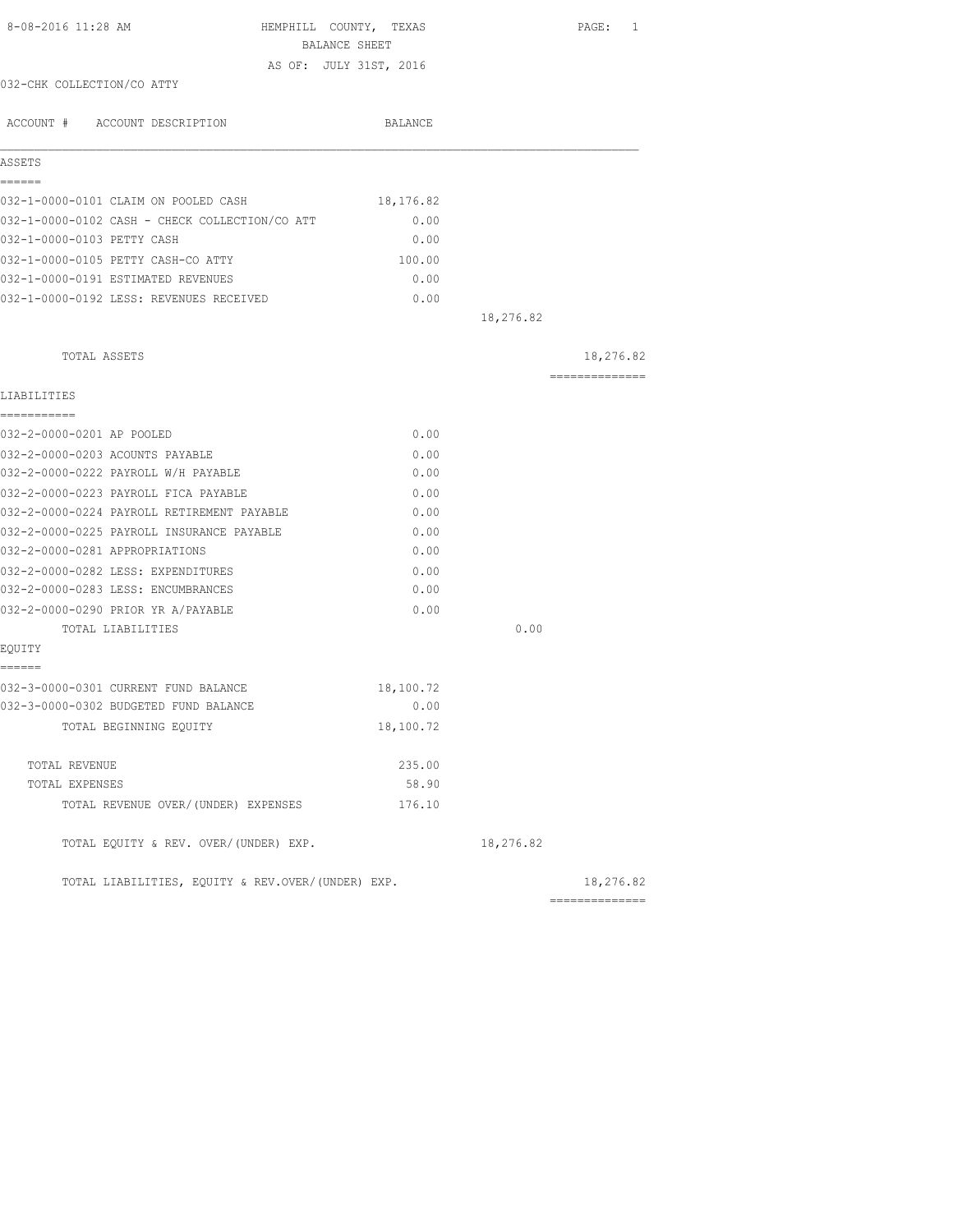| 8-08-2016 11:28 AM<br>HEMPHILL COUNTY, TEXAS      |          |          | PAGE: 1         |
|---------------------------------------------------|----------|----------|-----------------|
| BALANCE SHEET                                     |          |          |                 |
| AS OF: JULY 31ST, 2016<br>036-ANNUAL LEOSE/LAW    |          |          |                 |
|                                                   |          |          |                 |
| ACCOUNT # ACCOUNT DESCRIPTION                     | BALANCE  |          |                 |
| ASSETS                                            |          |          |                 |
| ======<br>036-1-0000-0101 CLAIM ON POOLED CASH    | 7,459.24 |          |                 |
| 036-1-0000-0102 CASH - ANNUAL LEOSE/LAW           | 0.00     |          |                 |
| 036-1-0000-0191 ESTIMATED REVENUES                | 0.00     |          |                 |
| 036-1-0000-0192 LESS: REVENUES RECEIVED           | 0.00     |          |                 |
|                                                   |          | 7,459.24 |                 |
| TOTAL ASSETS                                      |          |          | 7,459.24        |
| LIABILITIES                                       |          |          | --------------- |
| ===========                                       |          |          |                 |
| 036-2-0000-0201 AP POOLED                         | 0.00     |          |                 |
| 036-2-0000-0203 ACOUNTS PAYABLE                   | 0.00     |          |                 |
| 036-2-0000-0222 PAYROLL W/H PAYABLE               | 0.00     |          |                 |
| 036-2-0000-0223 PAYROLL FICA PAYABLE              | 0.00     |          |                 |
| 036-2-0000-0224 PAYROLL RETIREMENT PAYABLE        | 0.00     |          |                 |
| 036-2-0000-0225 PAYROLL INSURANCE PAYABLE         | 0.00     |          |                 |
| 036-2-0000-0281 APPROPRIATIONS                    | 0.00     |          |                 |
| 036-2-0000-0282 LESS: EXPENDITURES                | 0.00     |          |                 |
| 036-2-0000-0283 LESS: ENCUMBRANCES                | 0.00     |          |                 |
| 036-2-0000-0290 PRIOR YR A/PAYABLE                | 0.00     |          |                 |
| TOTAL LIABILITIES                                 |          | 0.00     |                 |
| EOUITY<br>------                                  |          |          |                 |
| 036-3-0000-0301 CURRENT FUND BALANCE              | 6,897.54 |          |                 |
| 036-3-0000-0302 BUDGETED FUND BALANCE             | 0.00     |          |                 |
| TOTAL BEGINNING EQUITY                            | 6,897.54 |          |                 |
| TOTAL REVENUE                                     | 1,644.53 |          |                 |
| TOTAL EXPENSES                                    | 1,082.83 |          |                 |
| TOTAL REVENUE OVER/(UNDER) EXPENSES               | 561.70   |          |                 |
| TOTAL EQUITY & REV. OVER/(UNDER) EXP.             |          | 7,459.24 |                 |
| TOTAL LIABILITIES, EQUITY & REV.OVER/(UNDER) EXP. |          |          | 7,459.24        |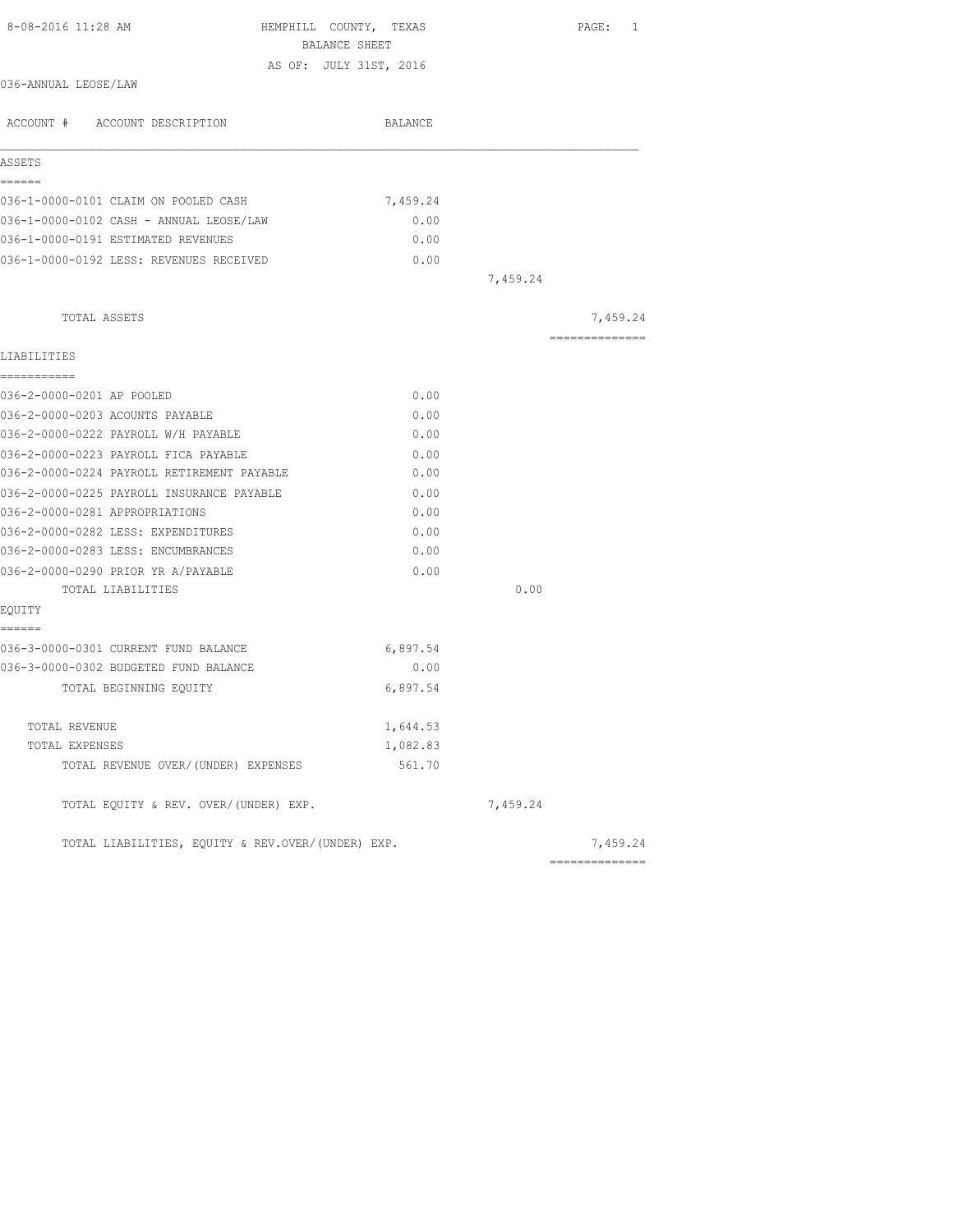| 8-08-2016 11:28 AM                                | HEMPHILL COUNTY, TEXAS<br>BALANCE SHEET |           | PAGE: 1         |
|---------------------------------------------------|-----------------------------------------|-----------|-----------------|
|                                                   | AS OF: JULY 31ST, 2016                  |           |                 |
| 046-SCAAP                                         |                                         |           |                 |
| ACCOUNT # ACCOUNT DESCRIPTION                     | BALANCE                                 |           |                 |
| ASSETS                                            |                                         |           |                 |
| ======                                            |                                         |           |                 |
| 046-1-0000-0101 CLAIM ON POOLED CASH              | 68,072.11                               |           |                 |
| 046-1-0000-0102 CASH - SCAAP                      | 0.00                                    |           |                 |
| 046-1-0000-0191 ESTIMATED REVENUES                | 0.00                                    |           |                 |
| 046-1-0000-0192 LESS: REVENUES RECEIVED           | 0.00                                    |           |                 |
|                                                   |                                         | 68,072.11 |                 |
| TOTAL ASSETS                                      |                                         |           | 68,072.11       |
| LIABILITIES                                       |                                         |           | ==============  |
| -----------                                       |                                         |           |                 |
| 046-2-0000-0201 AP POOLED                         | 0.00                                    |           |                 |
| 046-2-0000-0203 ACOUNTS PAYABLE                   | 0.00                                    |           |                 |
| 046-2-0000-0222 PAYROLL W/H PAYABLE               | 0.00                                    |           |                 |
| 046-2-0000-0223 PAYROLL FICA PAYABLE              | 0.00                                    |           |                 |
| 046-2-0000-0224 PAYROLL RETIREMENT PAYABLE        | 0.00                                    |           |                 |
| 046-2-0000-0225 PAYROLL INSURANCE PAYABLE         | 0.00                                    |           |                 |
| 046-2-0000-0281 APPROPRIATIONS                    | 0.00                                    |           |                 |
| 046-2-0000-0282 LESS: EXPENDITURES                | 0.00                                    |           |                 |
| 046-2-0000-0283 LESS: ENCUMBRANCES                | 0.00                                    |           |                 |
| TOTAL LIABILITIES                                 |                                         | 0.00      |                 |
| EQUITY<br>======                                  |                                         |           |                 |
| 046-3-0000-0301 CURRENT FUND BALANCE              | 65,553.49                               |           |                 |
| 046-3-0000-0302 BUDGETED FUND BALANCE             | 0.00                                    |           |                 |
| TOTAL BEGINNING EQUITY                            | 65, 553.49                              |           |                 |
| TOTAL REVENUE                                     | 3,229.00                                |           |                 |
| TOTAL EXPENSES                                    | 710.38                                  |           |                 |
| TOTAL REVENUE OVER/(UNDER) EXPENSES               | 2,518.62                                |           |                 |
| TOTAL EQUITY & REV. OVER/(UNDER) EXP.             |                                         | 68,072.11 |                 |
| TOTAL LIABILITIES, EOUITY & REV.OVER/(UNDER) EXP. |                                         |           | 68,072.11       |
|                                                   |                                         |           | --------------- |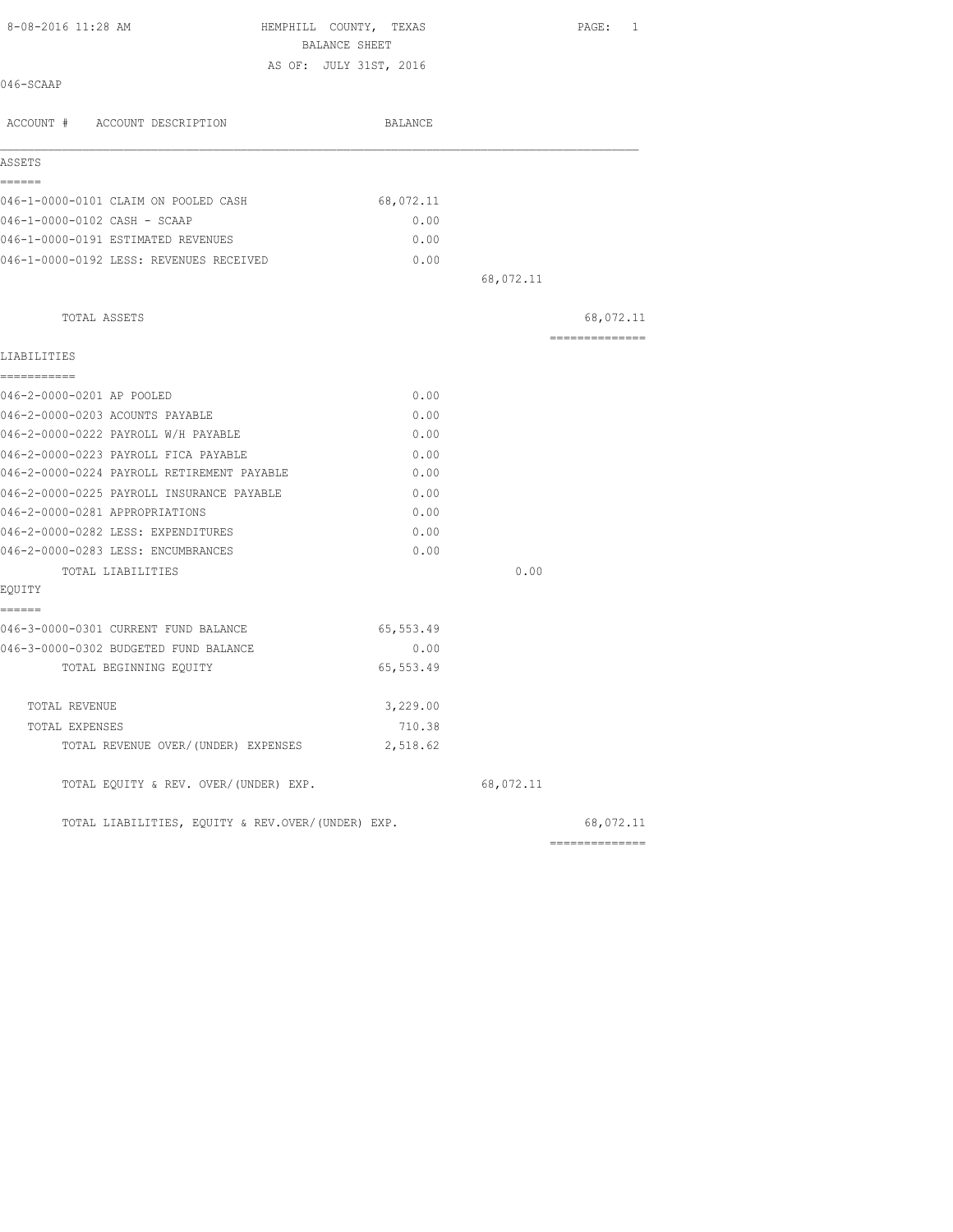| 8-08-2016 11:28 AM                                | HEMPHILL COUNTY, TEXAS                         |          | PAGE: 1                                                                                                                                                                                                                                                                                                                                                                                                                                                                                |
|---------------------------------------------------|------------------------------------------------|----------|----------------------------------------------------------------------------------------------------------------------------------------------------------------------------------------------------------------------------------------------------------------------------------------------------------------------------------------------------------------------------------------------------------------------------------------------------------------------------------------|
|                                                   | <b>BALANCE SHEET</b><br>AS OF: JULY 31ST, 2016 |          |                                                                                                                                                                                                                                                                                                                                                                                                                                                                                        |
| 047-SHERIFF COMMISSARY                            |                                                |          |                                                                                                                                                                                                                                                                                                                                                                                                                                                                                        |
| ACCOUNT # ACCOUNT DESCRIPTION                     | BALANCE                                        |          |                                                                                                                                                                                                                                                                                                                                                                                                                                                                                        |
| ASSETS                                            |                                                |          |                                                                                                                                                                                                                                                                                                                                                                                                                                                                                        |
| ======<br>047-1-0000-0101 SHERIFF COMMISSARY      | 9,109.70                                       |          |                                                                                                                                                                                                                                                                                                                                                                                                                                                                                        |
| 047-1-0000-0102 CASH-SHERIFF COMMISSARY           | 0.00                                           |          |                                                                                                                                                                                                                                                                                                                                                                                                                                                                                        |
|                                                   |                                                | 9,109.70 |                                                                                                                                                                                                                                                                                                                                                                                                                                                                                        |
| TOTAL ASSETS                                      |                                                |          | 9,109.70                                                                                                                                                                                                                                                                                                                                                                                                                                                                               |
|                                                   |                                                |          | $\begin{array}{cccccccccccccc} \multicolumn{2}{c}{} & \multicolumn{2}{c}{} & \multicolumn{2}{c}{} & \multicolumn{2}{c}{} & \multicolumn{2}{c}{} & \multicolumn{2}{c}{} & \multicolumn{2}{c}{} & \multicolumn{2}{c}{} & \multicolumn{2}{c}{} & \multicolumn{2}{c}{} & \multicolumn{2}{c}{} & \multicolumn{2}{c}{} & \multicolumn{2}{c}{} & \multicolumn{2}{c}{} & \multicolumn{2}{c}{} & \multicolumn{2}{c}{} & \multicolumn{2}{c}{} & \multicolumn{2}{c}{} & \multicolumn{2}{c}{} & \$ |
| EOUITY<br>======                                  |                                                |          |                                                                                                                                                                                                                                                                                                                                                                                                                                                                                        |
| 047-3-0000-0301 SHERIFF COMMISSARY                | 9,109.70                                       |          |                                                                                                                                                                                                                                                                                                                                                                                                                                                                                        |
| TOTAL BEGINNING EQUITY                            | 9,109.70                                       |          |                                                                                                                                                                                                                                                                                                                                                                                                                                                                                        |
| TOTAL REVENUE                                     | 0.00                                           |          |                                                                                                                                                                                                                                                                                                                                                                                                                                                                                        |
| TOTAL EXPENSES                                    | 0.00                                           |          |                                                                                                                                                                                                                                                                                                                                                                                                                                                                                        |
| TOTAL REVENUE OVER/ (UNDER) EXPENSES              | 0.00                                           |          |                                                                                                                                                                                                                                                                                                                                                                                                                                                                                        |
| TOTAL EQUITY & REV. OVER/(UNDER) EXP.             |                                                | 9,109.70 |                                                                                                                                                                                                                                                                                                                                                                                                                                                                                        |
| TOTAL LIABILITIES, EQUITY & REV.OVER/(UNDER) EXP. |                                                |          | 9,109.70                                                                                                                                                                                                                                                                                                                                                                                                                                                                               |
|                                                   |                                                |          | $\begin{array}{cccccccccccccc} \multicolumn{2}{c}{} & \multicolumn{2}{c}{} & \multicolumn{2}{c}{} & \multicolumn{2}{c}{} & \multicolumn{2}{c}{} & \multicolumn{2}{c}{} & \multicolumn{2}{c}{} & \multicolumn{2}{c}{} & \multicolumn{2}{c}{} & \multicolumn{2}{c}{} & \multicolumn{2}{c}{} & \multicolumn{2}{c}{} & \multicolumn{2}{c}{} & \multicolumn{2}{c}{} & \multicolumn{2}{c}{} & \multicolumn{2}{c}{} & \multicolumn{2}{c}{} & \multicolumn{2}{c}{} & \multicolumn{2}{c}{} & \$ |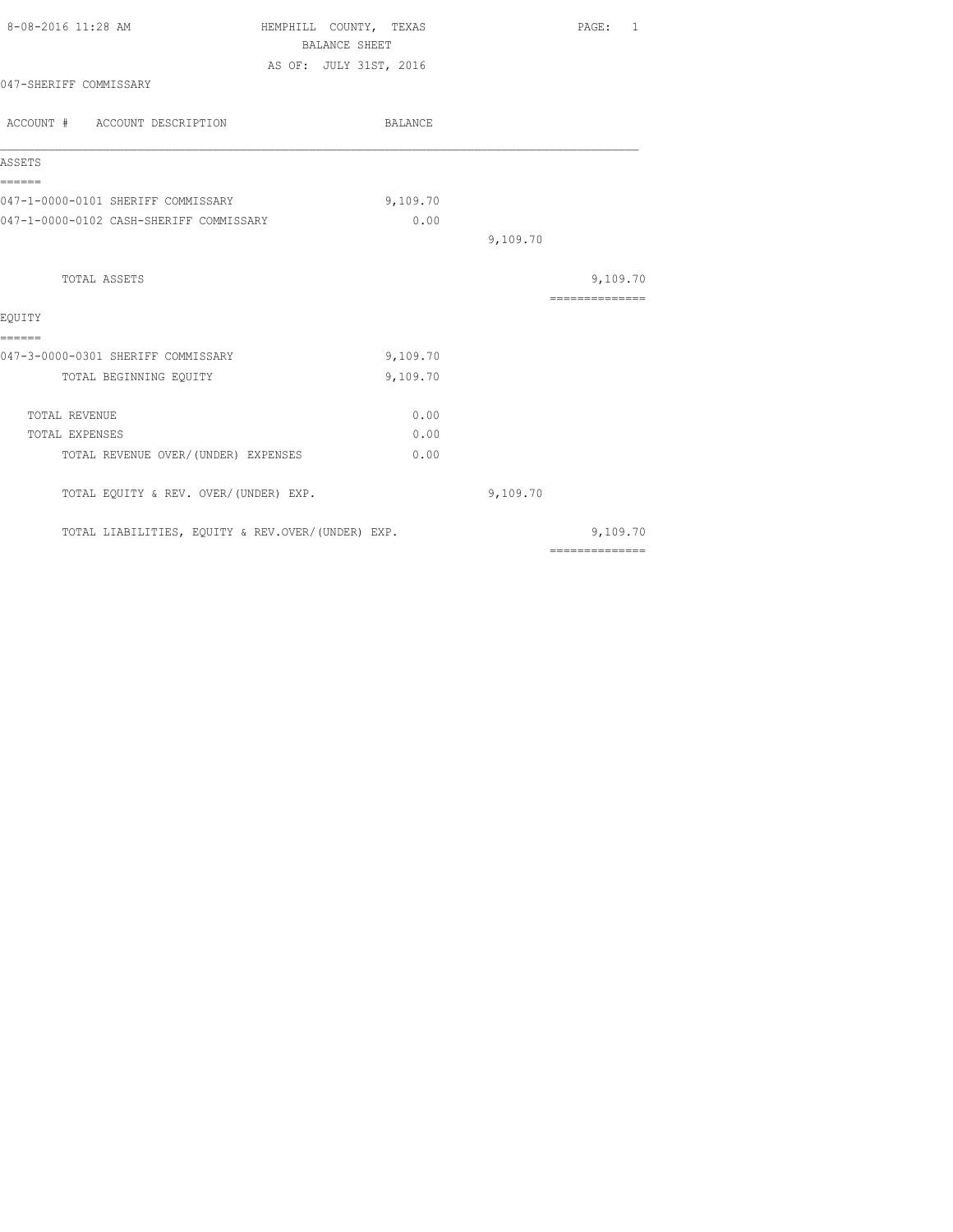| 8-08-2016 11:28 AM                                | HEMPHILL COUNTY, TEXAS | <b>BALANCE SHEET</b> |          |          | PAGE:           | 1 |
|---------------------------------------------------|------------------------|----------------------|----------|----------|-----------------|---|
|                                                   | AS OF: JULY 31ST, 2016 |                      |          |          |                 |   |
| 048-SHERIFF SEIZURE                               |                        |                      |          |          |                 |   |
| ACCOUNT # ACCOUNT DESCRIPTION                     |                        |                      | BALANCE  |          |                 |   |
| ASSETS                                            |                        |                      |          |          |                 |   |
| ======<br>048-1-0000-0102 CASH                    |                        |                      | 5,255.71 |          |                 |   |
|                                                   |                        |                      |          | 5,255.71 |                 |   |
| TOTAL ASSETS                                      |                        |                      |          |          | 5,255.71        |   |
| EOUITY                                            |                        |                      |          |          | --------------- |   |
| ======<br>048-3-0000-0301 FUND BALANCE            |                        |                      | 5,255.71 |          |                 |   |
| TOTAL BEGINNING EQUITY                            |                        |                      | 5,255.71 |          |                 |   |
| TOTAL REVENUE                                     |                        |                      | 0.00     |          |                 |   |
| TOTAL EXPENSES                                    |                        |                      | 0.00     |          |                 |   |
| TOTAL REVENUE OVER/(UNDER) EXPENSES               |                        |                      | 0.00     |          |                 |   |
| TOTAL EQUITY & REV. OVER/(UNDER) EXP.             |                        |                      |          | 5,255.71 |                 |   |
| TOTAL LIABILITIES, EQUITY & REV.OVER/(UNDER) EXP. |                        |                      |          |          | 5,255.71        |   |
|                                                   |                        |                      |          |          | ==============  |   |